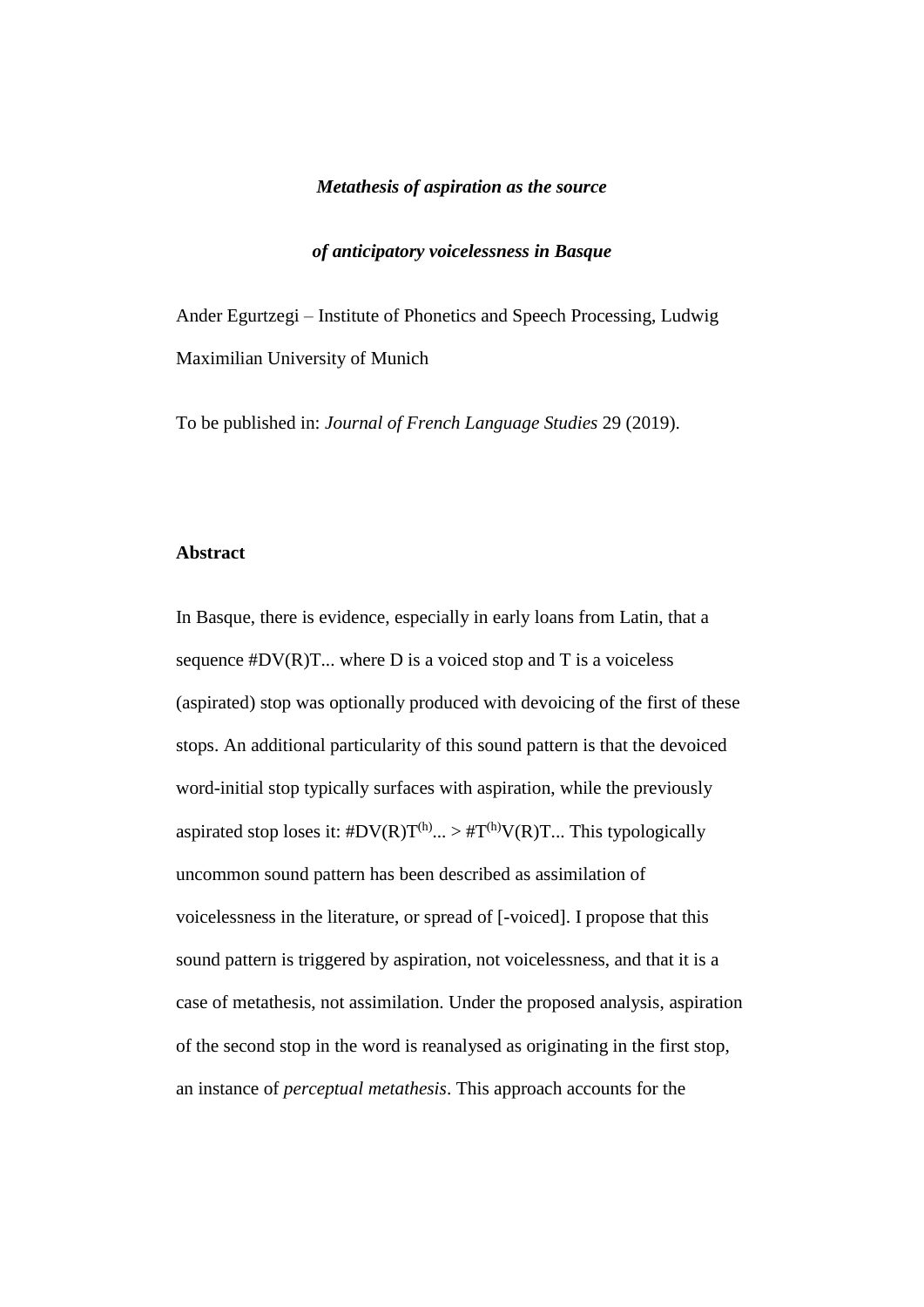distribution of aspirated stops before and after the optional change, and the failure of post-sibilant stops to trigger. This account also has implications for the chronology of aspiration-loss in Western dialects: at the time the earliest Latin loans were borrowed, all Basque dialects still maintained a historical series of aspirated stops. Only later, after this process of optional metathesis, did the Western dialects lose \*h and stop aspiration.

## **1. Introduction<sup>1</sup>**

 $\overline{a}$ 

Basque shows a sporadic sound pattern that affects stops in non-contiguous positions within the word. As observed by Michelena (1977 [2011]: 197- 199), Basque dialects show a high degree of variation in word-initial  $\#DV(R).T^{(h)}V$ - sequences (D: a voiced stop, T: a voiceless stop). While some varieties have maintained this sequence as  $#DV(C).T^{(h)}V$ -, other varieties show an innovative sequence  $\#T^{(h)}V(C)$ . TV- in the same words, and within a single dialect, both variants can sometimes be found.

In previous literature, this sound pattern has been analysed as phonological long-distance assimilation of voicelessness or [-voiced]. Here, I propose that it is better analysed as a case of non-local metathesis of stop

<sup>1</sup> The grammatical abbreviations used in the examples are: gen. genitive, nom. nominative, pl. plural, sg. singular. Language abbreviations are: Ar. Arabic, Gas. Gascon, Germ. Germanic, Gr. Greek, Lat. Latin, L.Lat. Late Latin, PIE Proto-Indo-European, Rom. Romance and Sp. Spanish. The Basque dialects mentioned in the examples are: A Alavese, AE Aezkoan, B Bizkaian, G Gipuzkoan, HN High Navarrese, L Lapurdian, LN Low Navarrese, R Roncalese, S Salazarese, Z Zuberoan. I use >, < for regular sound change, >>, << for borrowing, \* for reconstructed and \*\* for unattested forms.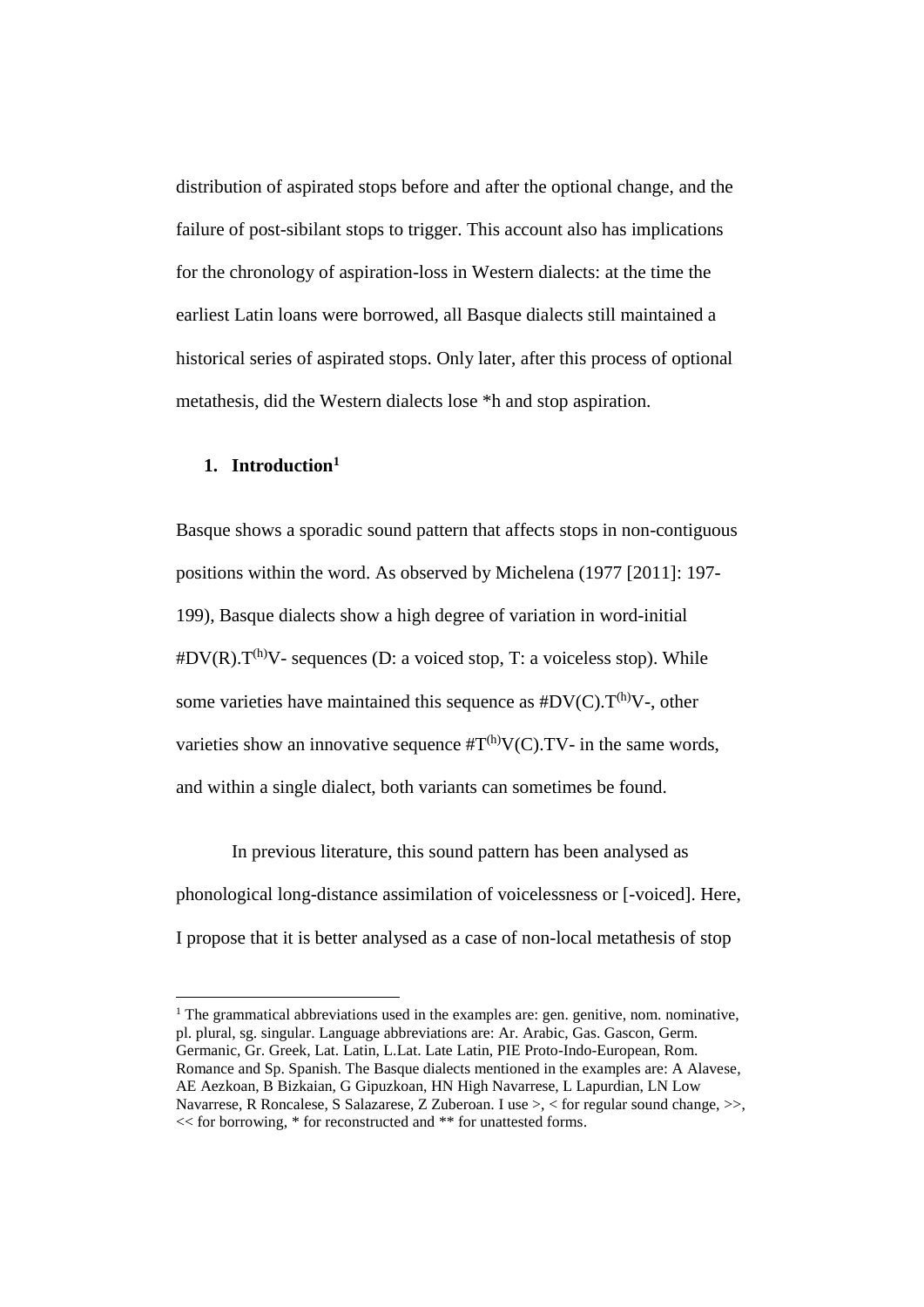aspiration. Evidence for this reanalysis can be found in the examples of this sound change as attested in the Basque dialects of France (Lapurdian, Low Navarrese and Zuberoan, see the map in Figure 1), also referred to as North-Eastern or Continental dialects. Continental Basque dialects are the only modern varieties that have aspirated voiceless stops and they are the only dialects that continue historical \*h as /h/ in specific contexts.

Stop aspiration has been deemed historically secondary and it is still considered so by, e.g. Hualde (2018: 6), primarily due to its limited dialectal distribution and its limited distribution word-internally, in dialects where it does occur. However, Michelena (1977 [2011]: 200) assumed phonetic aspiration in some contexts for Proto-Basque voiceless stops (Martinet's 1950 fortis series), and additional evidence for a series of aspirated voiceless stops in Proto-Basque can be found in Lakarra (2018: 119-121), Blevins (2018) and Egurtzegi (in prep.). Zuberoan, the easternmost dialect of Basque, is the variety that makes the most extensive use of this feature. Some correspondences between voiced/voiced and voiceless/voiceless aspirated stops across Eastern and Western dialects are illustrated in (1). This paper will present additional evidence that the contrast between voiced and voiceless stops illustrated in (1) was historically a contrast between unaspirated and aspirated stops.

(1) Correspondences in stops across Western and Eastern dialects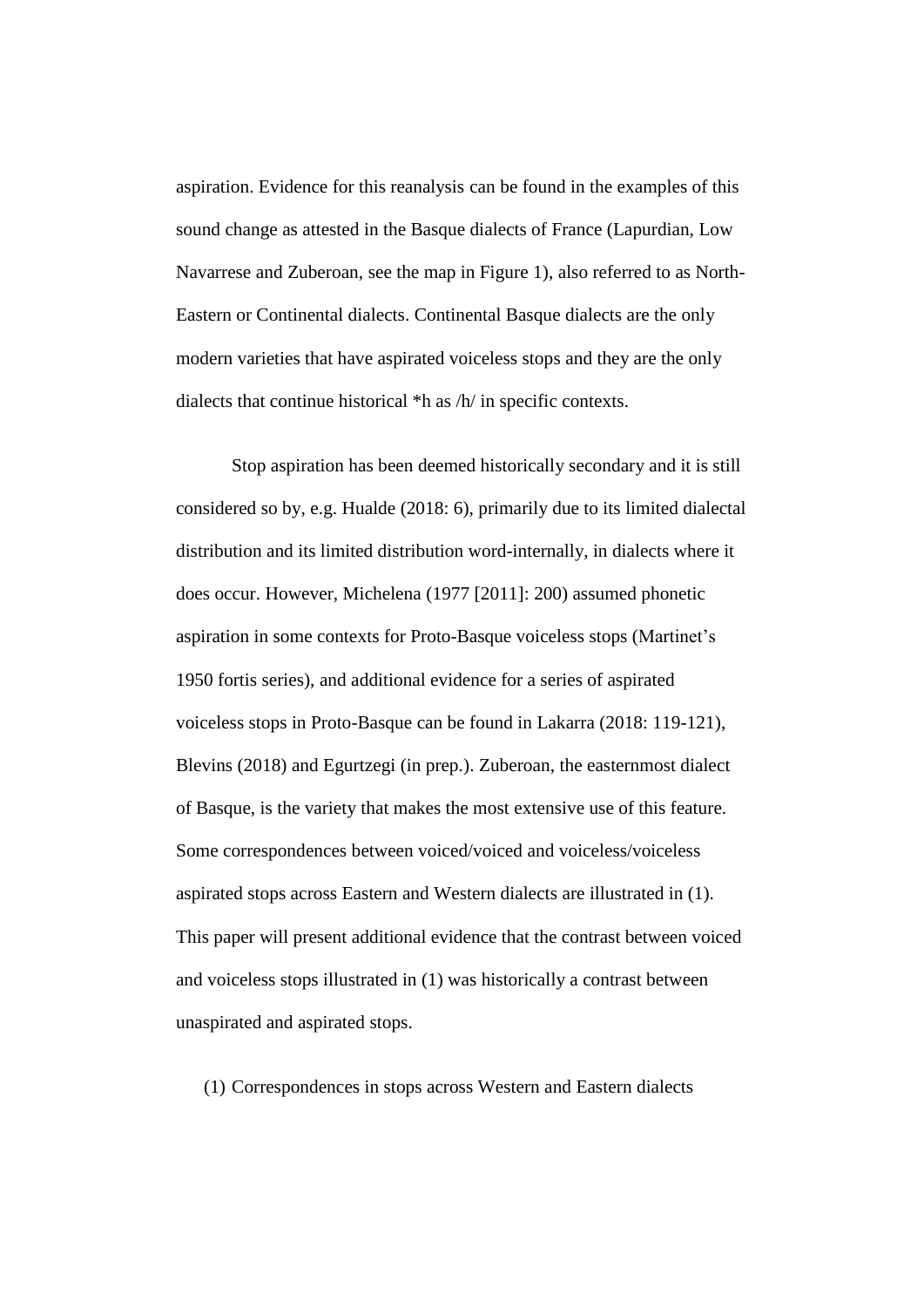|                       | Western (Bizkaian)                              | Eastern (Zuberoan)     |
|-----------------------|-------------------------------------------------|------------------------|
| Voiced                | <i>ibili</i> 'walk', edan<br>'drink', egon 'be' | ebili, edan, egon      |
| Voiceless / Voiceless | etorri 'come', ikusi                            | ethorri, ikhusi, khate |
| aspirated             | 'see', kate 'chain'                             |                        |

[Insert map here]

Figure 1: Historical map of the Basque dialects (19th century) from Egurtzegi (2014: 7).

The  $#DV(R)T^{(h)} \dots \geq #T^{(h)}V(R)T \dots$  sound change is most common in Romance loans that appear to be borrowed with initial voiced stops, as in *biper* (*piper*) 'pepper' << Lat. *piper*. In the Continental dialects, the words that maintain the arguably comparatively older state show a  $#DV(R)$ . T<sup>h</sup>Vsequence, with an aspirated voiceless stop in the second syllable, as in Low Navarrese *bipher*. Words with  $#DV(R)$ . T<sup>h</sup>V- are mainly found in the Lapurdian and Low Navarrese dialects. In contrast, the equivalent words in the Zuberoan dialect show an aspirated voiceless stop in the first syllable, while the stop in the second syllable is realized as a plain, unaspirated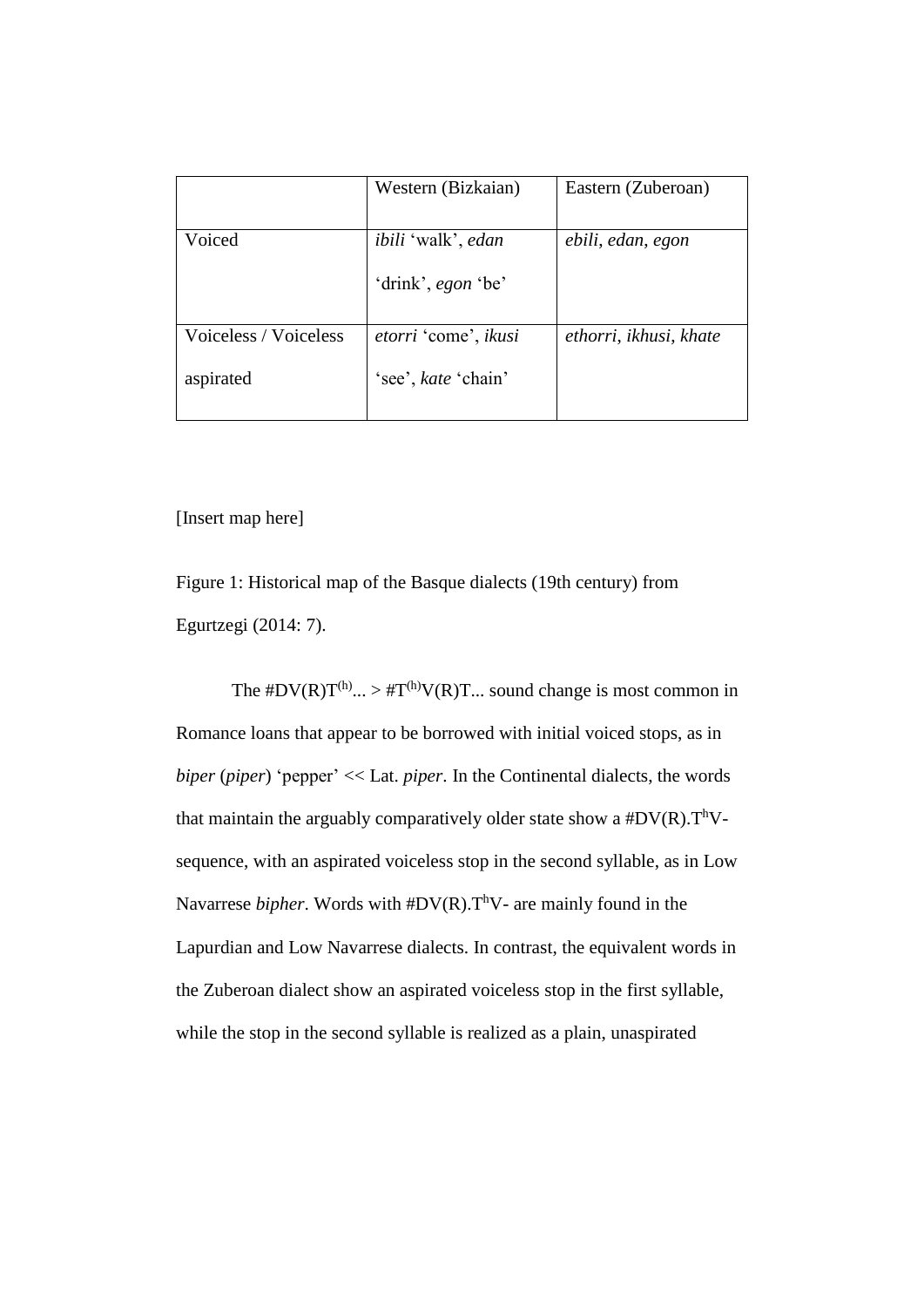voiceless stop (a non-contrastive allophone of the aspirated voiceless stop).<sup>2</sup> Thus, the innovative forms found in Zuberoan Basque show the structure  $\#T^hV(R)$ .TV- as exemplified by the words in (2), where, the older form in the left-most column may reflect borrowing of initial voiceless stops as Dseries stops in older Basque (e.g. Lat. *piper*, borrowed as Basque *bip<sup>h</sup> er*).

| Older form                   | Innovative form    | <b>Gloss</b>  |
|------------------------------|--------------------|---------------|
| $barkha (tii)$ (L, LN,<br>Z) | $pharka(tii)$ (Z)  | 'forgive'     |
| bipher $(L, LN)$             | phiper(L, LN, Z)   | 'pepper'      |
| $dithi$ (L, LN)              | <i>thiti</i> $(Z)$ | 'tit, nipple' |
| $gakho$ (L, LN)              | $k$ hako $(Z)$     | 'key, hook'   |
| <i>gorphutz</i> $(L, LN)$    | $khorpitz$ (Z)     | 'body'        |
| gathea (L, LN)               | khata(Z)           | 'chain'       |
| golkho (L, LN)               | kholko(Z)          | 'breast, lap' |

(2)  $DV(R).T^hV... > T^hV(R).TV...$  in Zuberoan

I suggest that the variants in (2) are a consequence of *perceptual metathesis* (Blevins and Garrett, 1998: 510-527; 2004: 121-125; see Egurtzegi, 2011; 2014: §8.2 for more examples in Basque), a sound change by which the aspiration in the onset of the second syllable was interpreted by listeners as originating in the initial stop. Blevins and Garrett (2004: 121- 125) argue that perceptual metathesis is a natural phonetic sound change:

 $\overline{\phantom{a}}$ 

<sup>2</sup> The inherited two-way laryngeal contrast in Basque is maintained in all dialects. Loans and dialect borrowing have given rise to extremely rare cases in aspirating dialects where there may be contrast between voiceless unaspirated and voiceless aspirated stops, as in *merkhatü* 'market', from Latin *mercātu*(*m*), vs. *merkatu* 'to become cheap', from *merke* 'cheap', possibly from Latin *merce*(*m*) (Larrasquet, 1939: 180; Hualde, 2003: 21).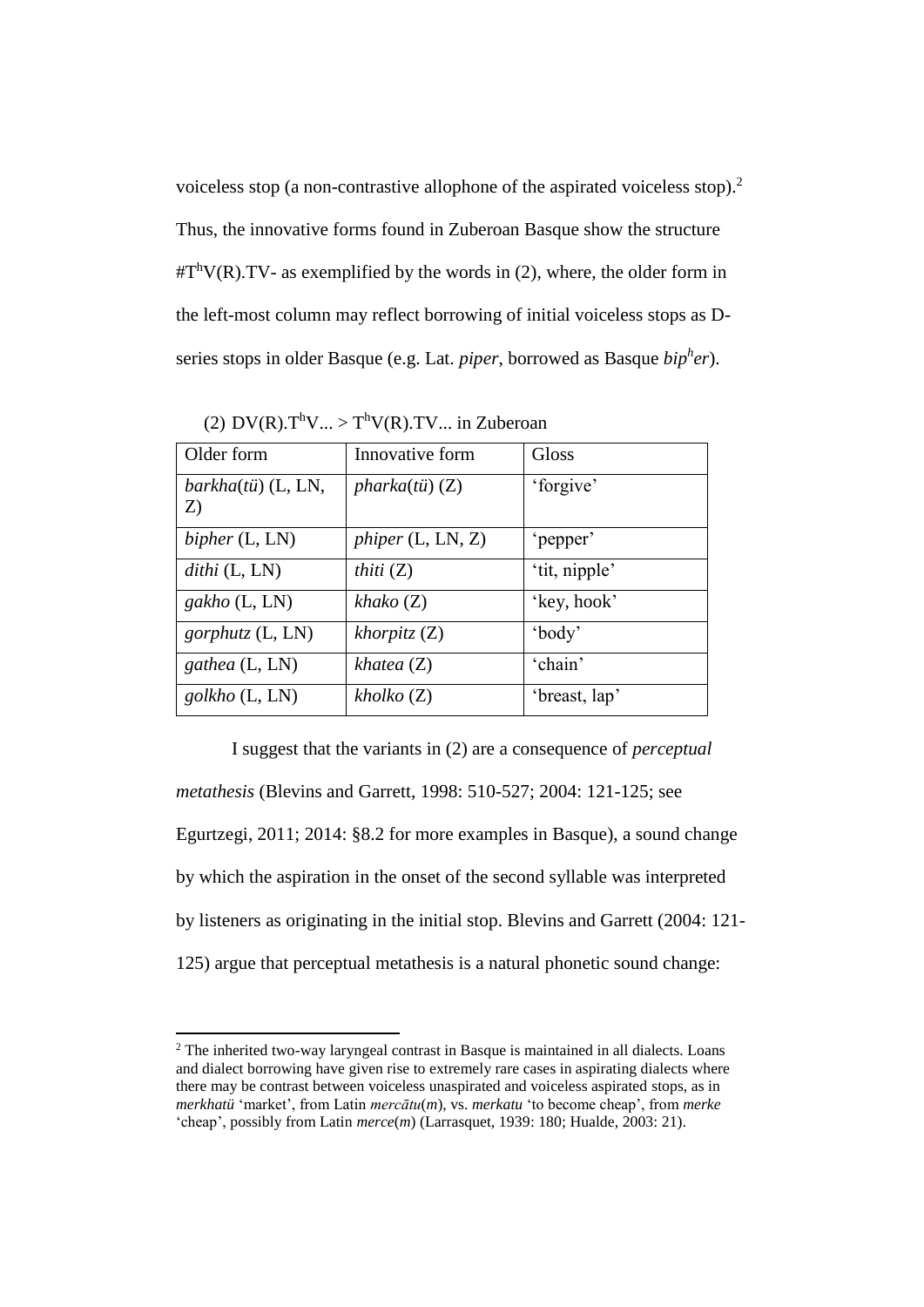aspiration is one of several phonetic features that show long or multisegmental domains in speech. Here it is imagined that a speaker of Basque would have produced the word /ɡathea/ 'chain' as something close to [ $\hat{\mathfrak{g}}$ atea], creating a perceptual ambiguity regarding the segmental origin of phonetic aspiration. After hearing an ambiguous sequence such as [ɡ̃a̯tea], a listener faces the decision of which of the two stops was intended to be aspirated by the speaker. If the etymologically unaspirated stop is deemed to be the source of phonetic aspiration, the listener can reinterpret the word as /khatea/ instead of /ɡathea/, and the perceptual metathesis will have occurred.

This sound pattern of word-initial devoicing of stops followed by a stop in the next syllable seems to be found in all Basque dialects, but initial stop aspiration is only observed in the Continental varieties, which provide the primary evidence for this proposal.

# **2. Common Basque phonotactics and anticipatory voicelessness**

An important factor in understanding the distribution of voiced and voiceless obstruents in the history of Basque relates to a feature of inherited Basque vocabulary: inherited historic forms suggest that in Common Basque, the stage of the language that preceded modern dialectal division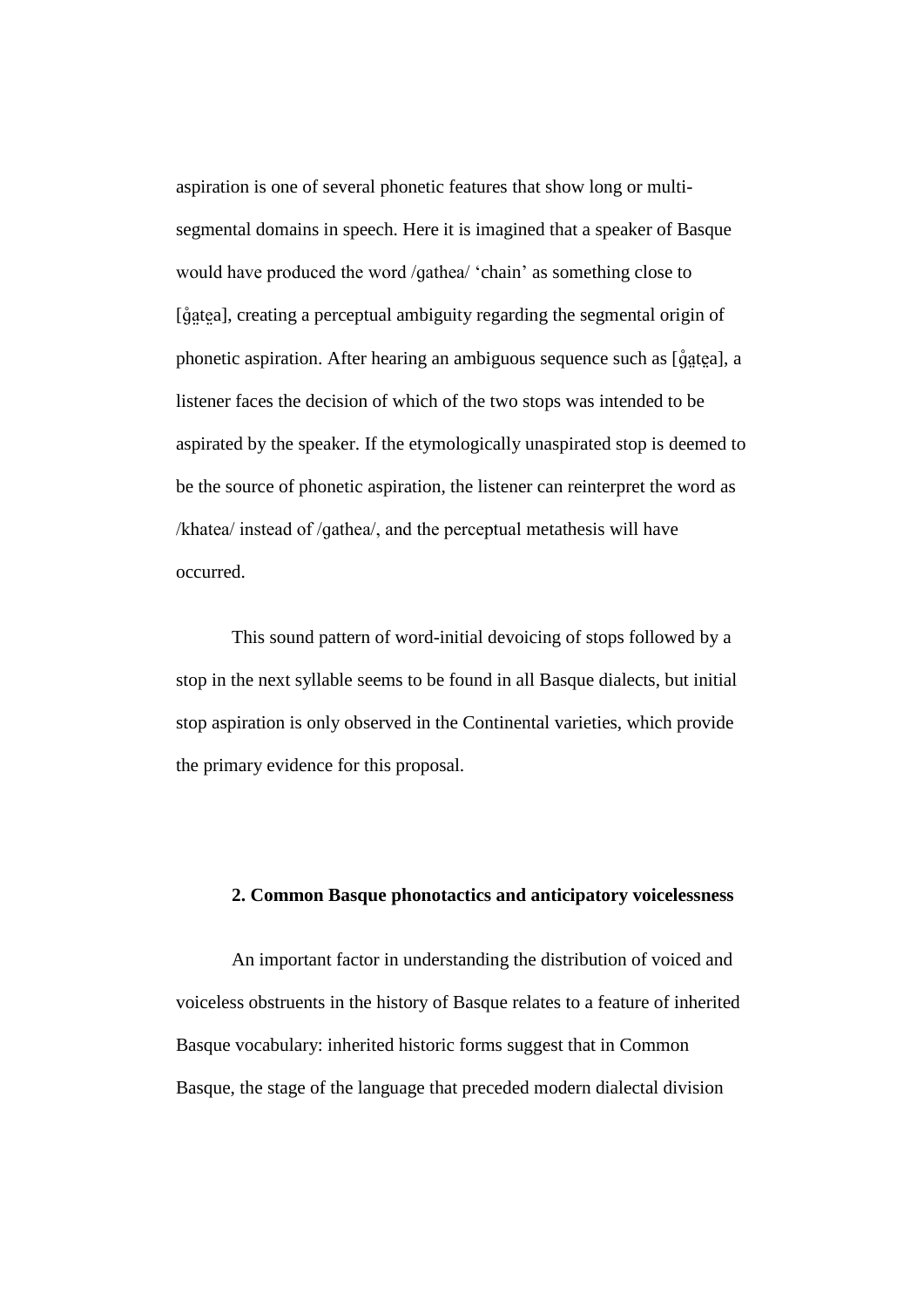(roughly placed in the  $5<sup>th</sup> - 6<sup>th</sup>$  centuries, see Michelena, 1981 [2011]), the Tseries of voiceless stops were prohibited from occurring word-initially, though they were licit word-medially, after vowels and sonorants in prevocalic position (Michelena, 1977 [2011]: 200). The absence of a D vs. T contrast in Common Basque has been attributed to a regular process of word-initial fortis (or aspirate) stop debuccalization whereby  $T^{(h)} > h$  (see Martinet, 1950: 231; Michelena, 1957 [2011]: 66-70; and, more recently, Lakarra, 2018: 119-121; Blevins, 2018). Thus, inherited Basque words with an arguably old word-initial voiceless stop are extremely rare and have been argued to belong to the expressive vocabulary (Gavel, 1920: 317 ss.), e.g. *thu* 'saliva', or to instantiate analogical restoration of a root-initial voiceless stop that is preserved in non-initial position, e.g. *thegi* 'stable, shelter' (cf. *hegi* 'roof', with initial debuccalization, but *aletegi* 'granary', *ale* 'grain', where  $/t^{(h)}$  was non-initial, and therefore, did not debuccalize; Michelena, 1977 [2011]: 206-207; see Lakarra, 2018: 119-121 and Blevins, 2018 for more examples).

As a consequence of this sound change only the D-series was found word-initially. This phonotactic resulted in a clear pattern in loans: all old loanwords with initial oral stops are borrowed into Basque as D-series stops, regardless of the voicing of the stop in the donor language (Martinet, 1950: 224-225; Gavel, 1920: 317 ss.). This pattern is evident in the Basque loans from Romance shown in (3).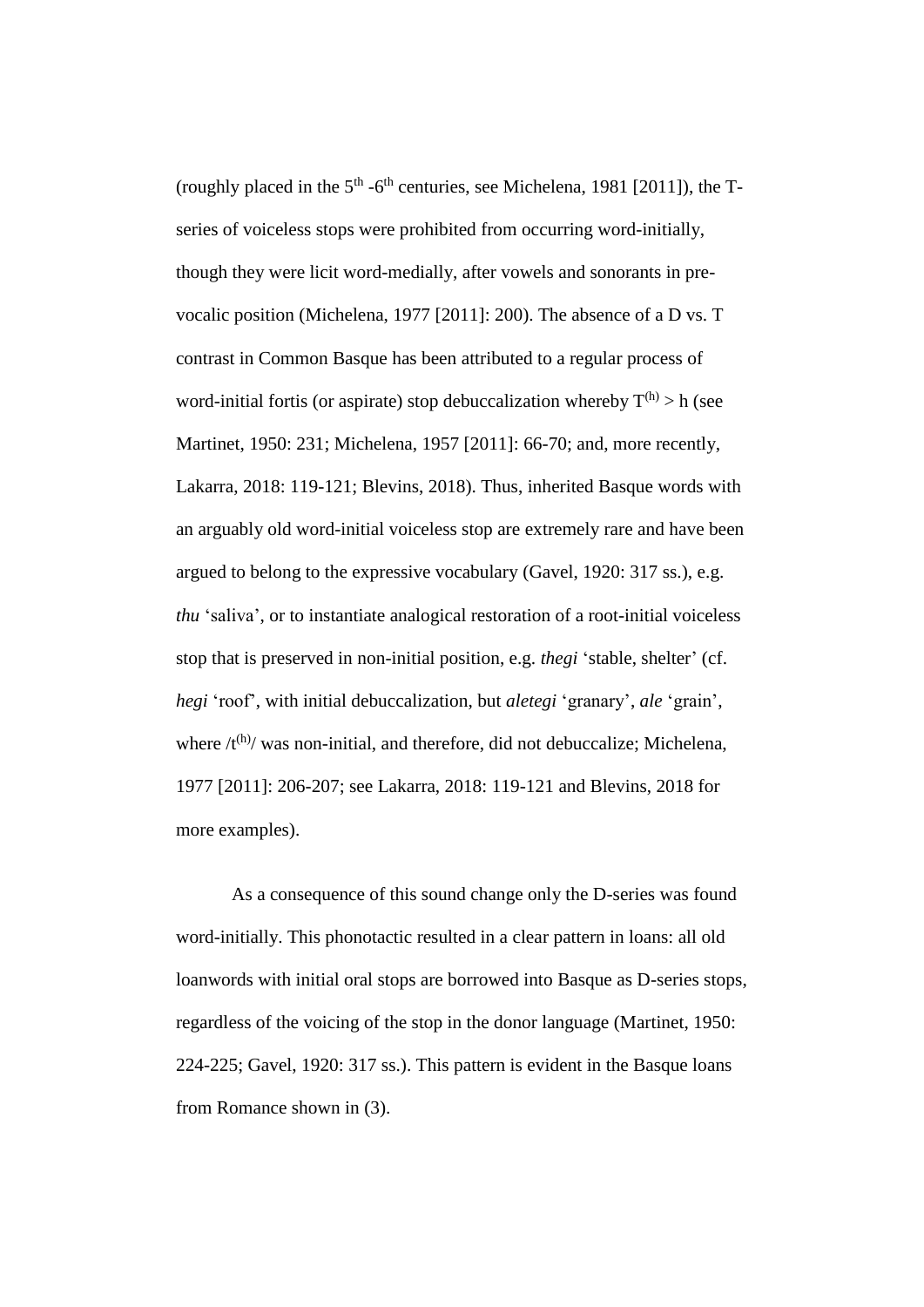| Latin/Romance |    | <b>Basque</b> | Gloss      |
|---------------|----|---------------|------------|
| paradīsu      | >> | baradizu      | 'paradise' |
| torre         | >> | dorre         | 'tower'    |
| camellu       | >> | gamelu        | 'camel'    |
| ceresia       | >> | gerezia       | 'cherry'   |

While the antiquity of some of these loans might be questionable, for others, like *gerezia*, the non-palatalized initial velar suggests borrowing prior to the  $3<sup>rd</sup> - 5<sup>th</sup>$  century (3<sup>rd</sup> for Straka, 1979: 201; 5<sup>th</sup> for Allen, 1978: 14). In sum, I suggest that the oldest borrowings reflect this phonotactic, and only later, in words of the form  $DV(R), T^hV, \ldots$ , did optional perceptual metathesis take place.

More examples of the devoicing sound pattern in loanwords can be found in (4), with the proposed loan source in the leftmost column. Each variant is followed by the list of dialects where it can be found, according to the *General Basque Dictionary* (Michelena and Sarasola, 1987-2018). Note that examples in (4) are meant to showcase the differences in voicing of the word-initial stops, and, therefore, are not representative of the full range of variants for each lexeme. For example, I show *gorputz, korputz* 'body', but I ignore *korpitz*, *khorpitz*, etc.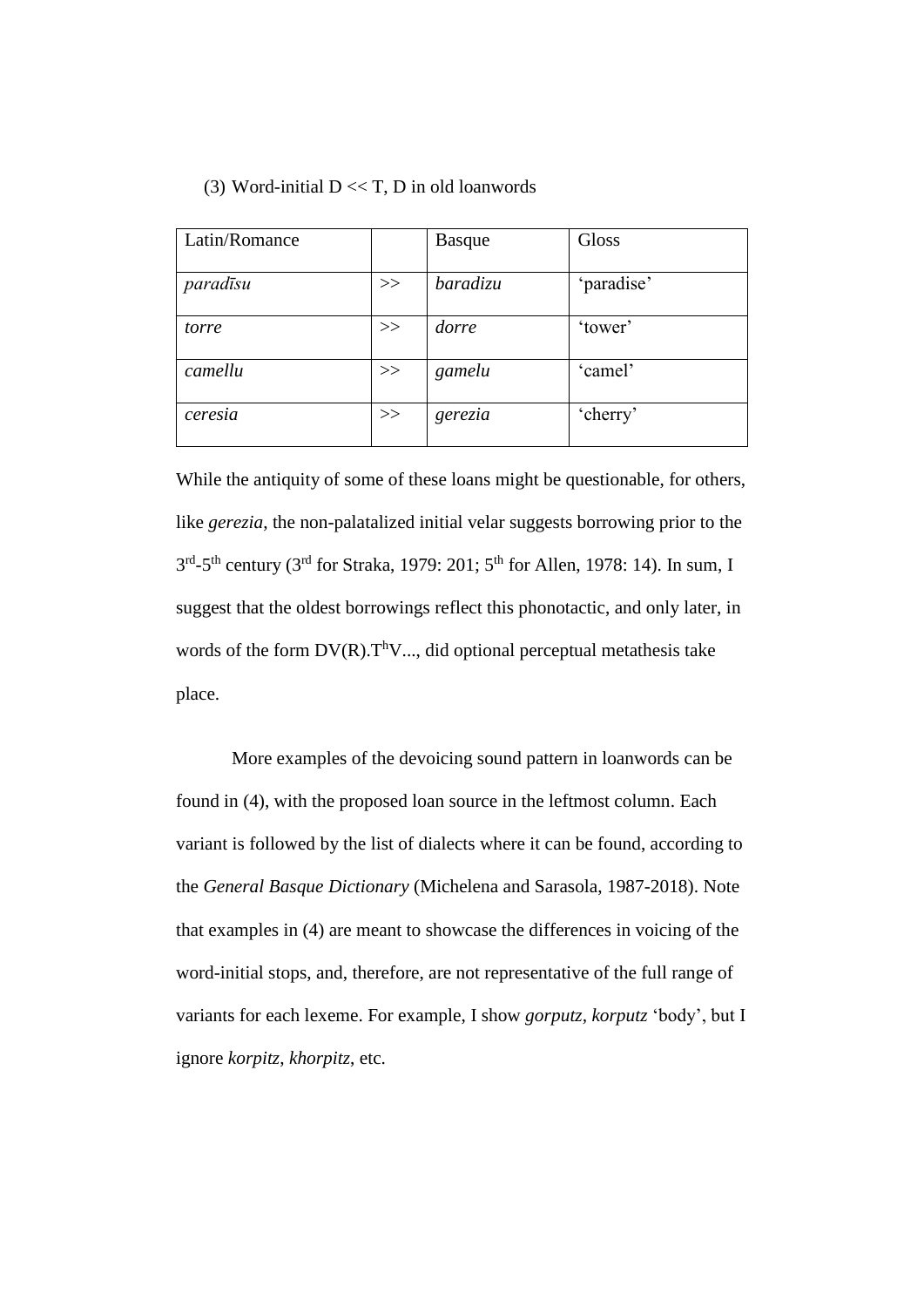# (4)  $DV(R).T^hV... > T^hV(R).TV...$  in loanwords

| Latin/Romance        | Borrowed as:      | Innovative form          | Gloss         |
|----------------------|-------------------|--------------------------|---------------|
| Lat. <i>piper</i>    | biper(L, LN)      | <i>piper</i> (general)   | 'pepper'      |
| Rom. <i>pipi</i>     | $bipi$ (L, LN)    | $pi$ ipi $(B, G, AN, L,$ | 'moth'        |
|                      |                   | AE, S)                   |               |
| Lat. <i>pācem</i>    | bake $(B, G,$     | pake $(B, G, R)$         | 'peace'       |
|                      | HN, L, Z, S, R,   |                          |               |
|                      | $\bf{A}$          |                          |               |
| Lat. <i>peccātum</i> | bekatu (B, G,     | $\mu$ ekatu (B, G)       | 'sin'         |
|                      | HN, L, LN, Z,     |                          |               |
|                      | S, R, A           |                          |               |
| Lat.                 | dekuma (AE,       | tekuma (S)               | 'tithe'       |
| decuma/decima        | R)                |                          |               |
| Lat. digitale        | ditare (HN, L,    | titare (B, G, HN, L,     | 'thimble'     |
|                      | LN, Z, A)         | AE, S, R                 |               |
| Germ. *titta or Gr.  | $diti$ (L, LN, A) | $titi$ (B, G, HN, LN,    | 'tit, nipple' |
| $τ$ ίτθη, via Rom.   |                   | AE, S, Z, R              |               |
| Lat. <i>corpus</i>   | gorputz (B, G,    | korputz (B, G, LN,       | 'body'        |
|                      | HN, L, LN,        | Z, S, R                  |               |
|                      | AE, A)            |                          |               |
| Lat. cortem          | gorte (L, LN)     | $k$ orte $(Z)$           | 'court'       |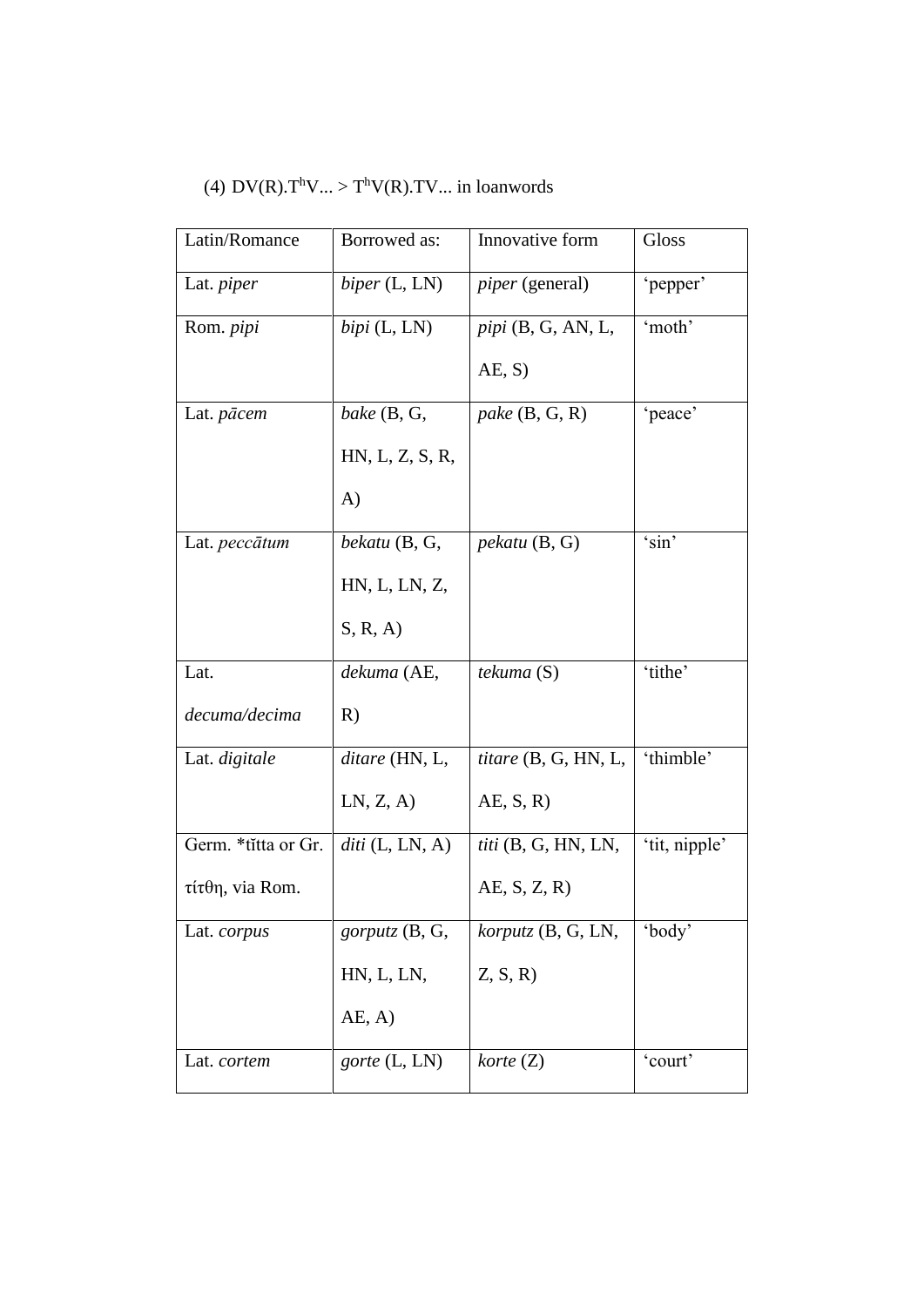| Lat. parcere  | barkatu (B, G,    | parkatu (B, S, R,    | 'forgive'     |
|---------------|-------------------|----------------------|---------------|
|               | HN, L, LN, Z)     | Z)                   |               |
| Lat. cortina  | gortina (L)       | kortina (B, G, HN)   | 'curtain'     |
| Lat. catena   | $gate$ (G, L, LN, | $kate$ (B, G, HN, S, | 'chain'       |
|               | $\bf{A}$          | Z)                   |               |
| L.Lat. cattum | gatu (HN, L,      | katu (general)       | 'cat'         |
|               | LN, AE, S, Z,     |                      |               |
|               | R)                |                      |               |
| Ar. kutub via | gutun (L, LN,     | $kutun$ $(B, G)$     | 'letter'      |
| Rom.          | Z)                |                      |               |
| Lat. cepulla  | gipula $(A)$      | kipula (B, G, HN)    | 'onion'       |
| Lat. colpu    | $golko$ (L, LN)   | $kolko$ (B, G, HN,   | 'breast, lap' |
|               |                   | AE, S, Z             |               |
| Lat. catillu  | gatilu (L, LN,    | katilu (B, G, HN,    | 'bowl'        |
|               | Z, A)             | R)                   |               |
| Lat. cupa     | gupel (L, LN)     | kupel (G, HN, S)     | 'barrel'      |

Words with a word-initial voiced stop are considered comparatively older based on the lack of word-initial voiceless stops in older stages of the language. Recall that inherited voiceless stops underwent debuccalization, and were continued as /h/. It should also be mentioned that the oldest attestations of particular words tend to show a voiced initial stop: although the dialectal distribution of the variant *bip*(*h*)*er* is nowadays much more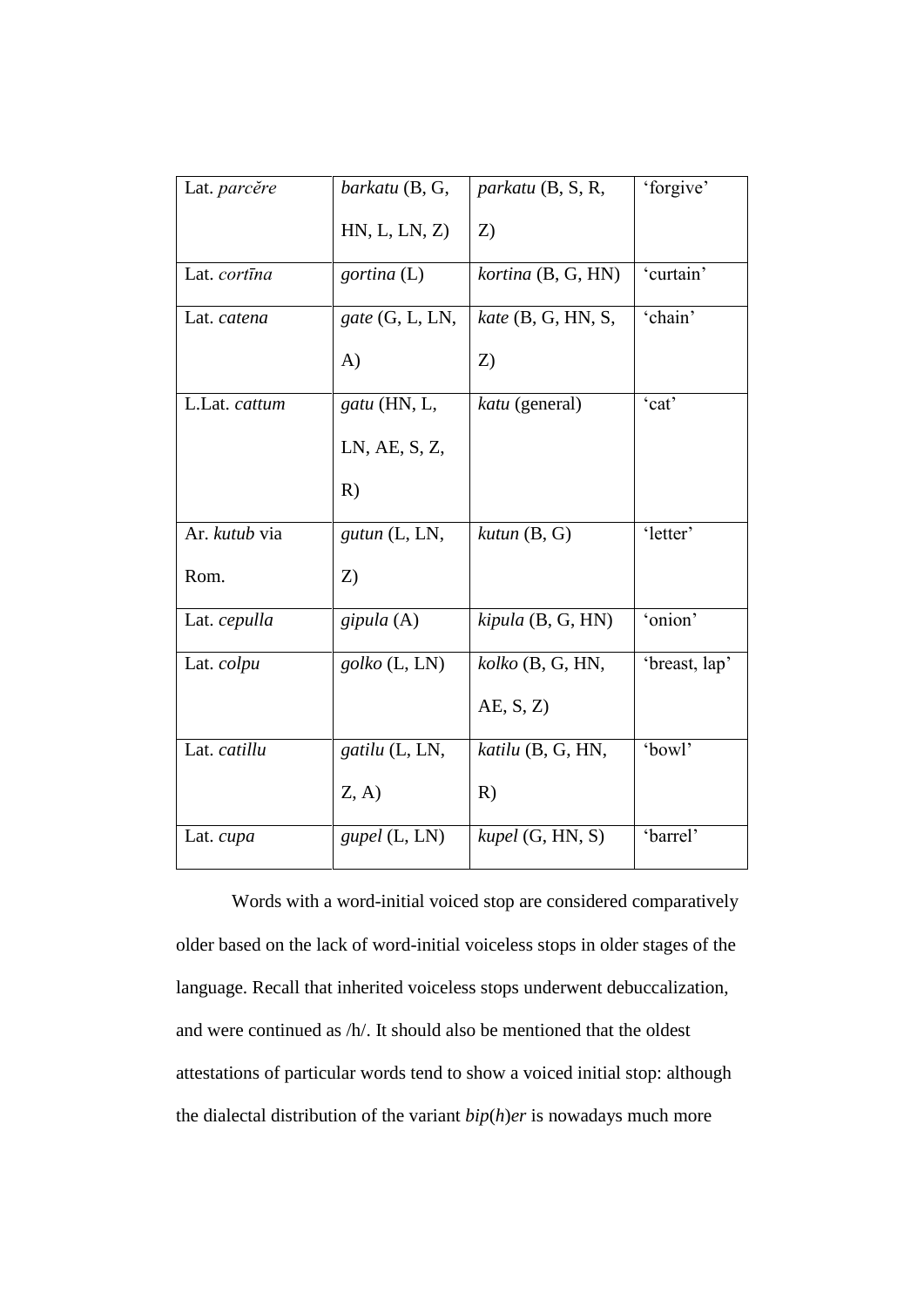restricted than *p*(*h*)*iper*, the oldest attestation of this word may be *Johan Biperr* (1360).

The same process of aspirate metathesis leading to innovative forms with voiceless stops is also found in potentially inherited lexical items, including those in (5). Most of these are compound words or derived forms where the voicelessness of the initial consonant of the second member is a consequence of regular historical compound-boundary devoicing (e.g. *ogi* +  $bil > og+bil > oTbil > op(h)il$ . For example, for 5a, the second root is from \*gor 'hard', for 5b, the second member is *gain* 'top, uppermost', and for 5c, the second member of the compound is *gorotz* 'manure'.

(5)  $DV(R).T^hV... > T^hV(R).TV...$  in potentially inherited words

| Older form                    | Innovative form             | Gloss          |
|-------------------------------|-----------------------------|----------------|
|                               |                             |                |
|                               |                             |                |
| $bikor$ (G, HN, L, LN,        | $pikor$ (G, HN, S, R)       | 'grain, grape' |
|                               |                             |                |
| $R$ ; cf. <i>bihi</i> 'seed') |                             |                |
|                               |                             |                |
|                               |                             |                |
| bikain $(B, G, HN)$           | $pikain$ (L, LN)            | 'best, first'  |
|                               |                             |                |
|                               |                             |                |
| <i>bekorotz</i> (general; cf. | $pekorotz$ (B, G)           | 'cow dung'     |
|                               |                             |                |
| <i>behi</i> 'cow)             |                             |                |
|                               |                             |                |
|                               |                             |                |
| galte (R, A; cf. galdu        | $kalte$ $(B, G, HN, L, LN)$ | 'harm,         |
|                               |                             |                |
| 'lose'                        |                             | damage'        |
|                               |                             |                |
|                               |                             |                |
| gako $(L, LN)$                | $k(h)$ ako (B, G, R, Z)     | 'key, hook'    |
|                               |                             |                |
| <i>goipe</i> $(L, LN, Z)$     | $koipe$ $(B, G, A)$         | 'fat, oil'     |
|                               |                             |                |
|                               |                             |                |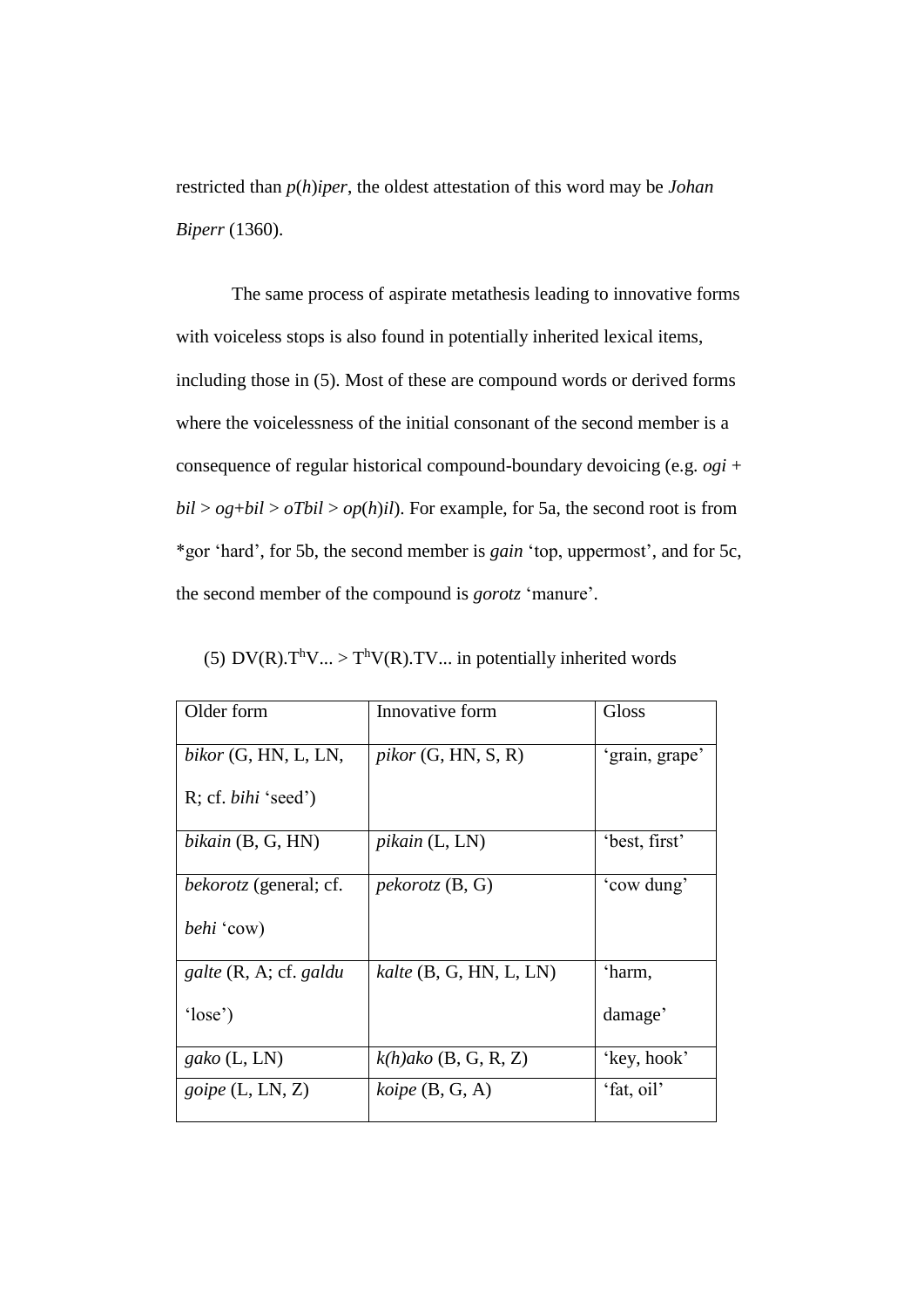| $\mathfrak{g}$ alpar $(G)$         | kalpar (G, HN)                | 'hair'        |
|------------------------------------|-------------------------------|---------------|
|                                    |                               |               |
| <i>gurpil</i> (G; cf. <i>gurdi</i> | kurpil (G, HN)                | 'wheel'       |
|                                    |                               |               |
| 'cart')                            |                               |               |
|                                    |                               |               |
| girten $(B, G)$                    | $k$ <i>irten</i> $(B, G, HN)$ | 'handle'      |
|                                    |                               |               |
| $gurtu$ (LN, S, Z, R)              | kurtu (HN, LN)                | 'bend the     |
|                                    |                               |               |
|                                    |                               | head,         |
|                                    |                               |               |
|                                    |                               | worship'      |
|                                    |                               |               |
| gokots (LN)                        | $k(h)$ okots (HN, L, LN, AE,  | 'chin'        |
|                                    |                               |               |
|                                    | Z)                            |               |
|                                    |                               |               |
| gotor(S, R, L, LN, Z)              | kotor(S)                      | 'solid, firm' |
|                                    |                               |               |
|                                    |                               |               |
| gatazka $(L)$                      | katazka (G, LN)               | 'fight,       |
|                                    |                               |               |
|                                    |                               | fighting'     |
|                                    |                               |               |

Notice that initial aspiration is only shown for two forms in (5): *k*(*h*)*ako* and *k*(*h*)*okots*. This is because the other lexical items do not show the initial voiceless variant in Zuberoan or other aspirating varieties. At present, I have no explanation for the observed lexical split: Latin loans are more likely to show aspirate metathesis in Zuberoan than inherited compounds. A further mystery is the failure of expected metathesis to occur in several common words which, superficially, satisfy the structural description of the change, like native *bete* 'fill, full', and *gertu* 'sure, ready, nearby' (<< Latin *certu*(*m*)). Neither of these words shows an initial voiceless stop in any known variety of Basque. Finally, as noted earlier,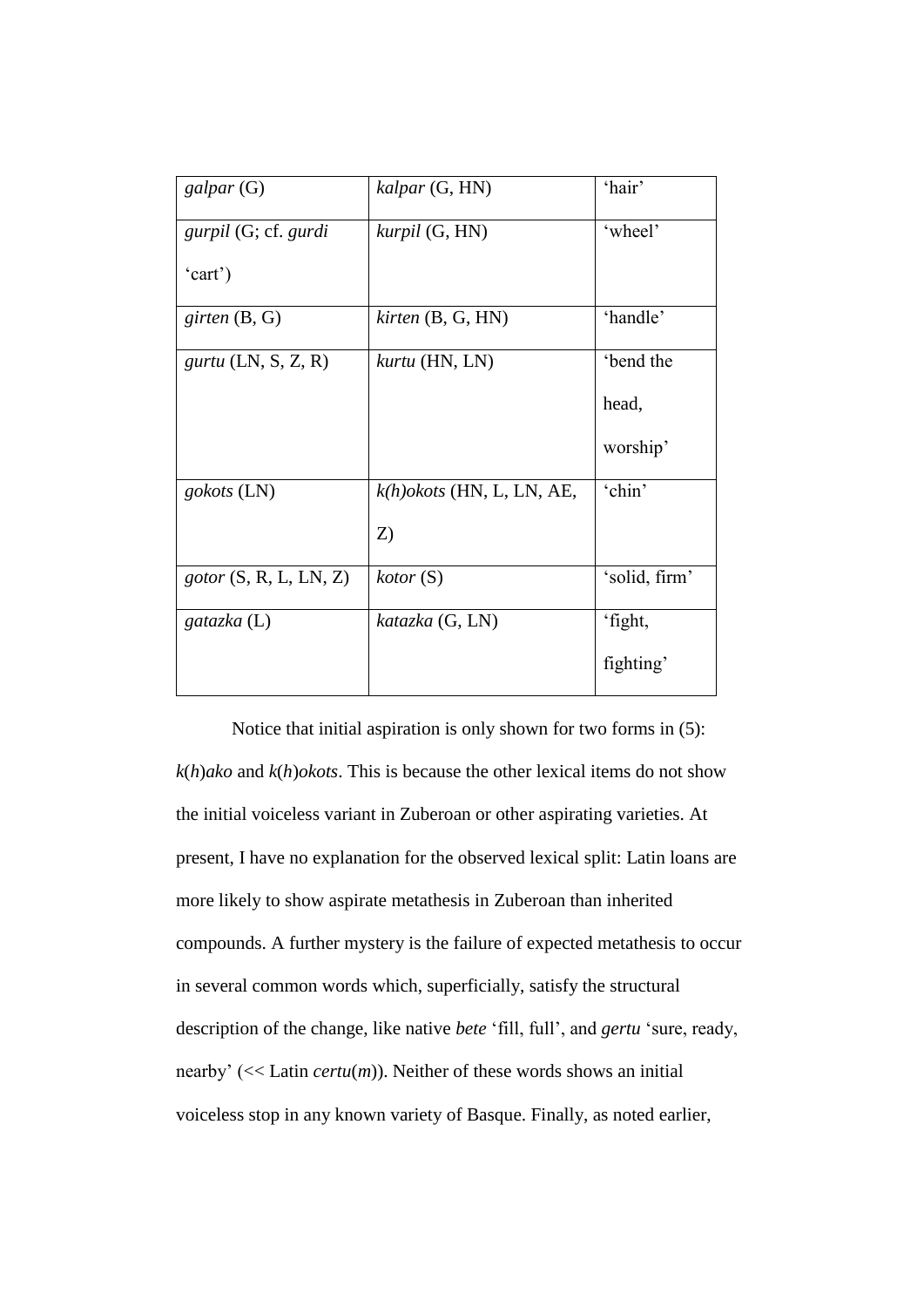although common and widespread, this apparent pattern of devoicing/aspiration is not systematic in any Basque variety.

While many mysteries remain, adopting an aspiration-based approach instead of a voicing approach allows us to explain one regularity in the pattern that has not been previously noted. While the metathesis of aspiration can occur over a preceding consonant (e.g. *gorphutz* > *khorputz* 'body', *barkhatu* > *pharkatu* 'forgive', *golkho* > *kholko* 'breast'),<sup>3</sup> if the potential trigger segment is preceded by a sibilant, there is never metathesis of aspiration/devoicing. The examples in (6) illustrate words that might be expected to undergo initial devoicing/aspiration, but where there is no evidence of a variant in any dialect.<sup>4</sup> This seems related to the sibilant preceding the medial voiceless stop.

(6) Words with sibilants that do not show devoicing

| Word     | Gloss      |
|----------|------------|
| gaztaina | 'chestnut' |
| gazta    | 'cheese'   |

 $\overline{\phantom{a}}$ 

<sup>&</sup>lt;sup>3</sup> Note that, in most dialects, stops following a nasal tend to undergo voicing (Michelena, 1977 [2011]: 189).

<sup>&</sup>lt;sup>4</sup> An anonymous reviewer correctly points out that the General Basque Dictionary includes some of these words with an initial voiceless stop, such as *kastelu*, *kastaña* (HN, R) and *testatu* (R). Nevertheless, there is a single attestation of *kastelu*, and *kastaña* is also rare in the historical sources. In addition to the initial voiceless stop, *kastelu*, *kastaña*, and *testatu* show other signs of recent borrowing into the language, such as the apical sibilant preceding the stop, when Latin sibilants are regularly adapted to a laminal, and the vowel /e/ (instead of /a/) in *dastatu*.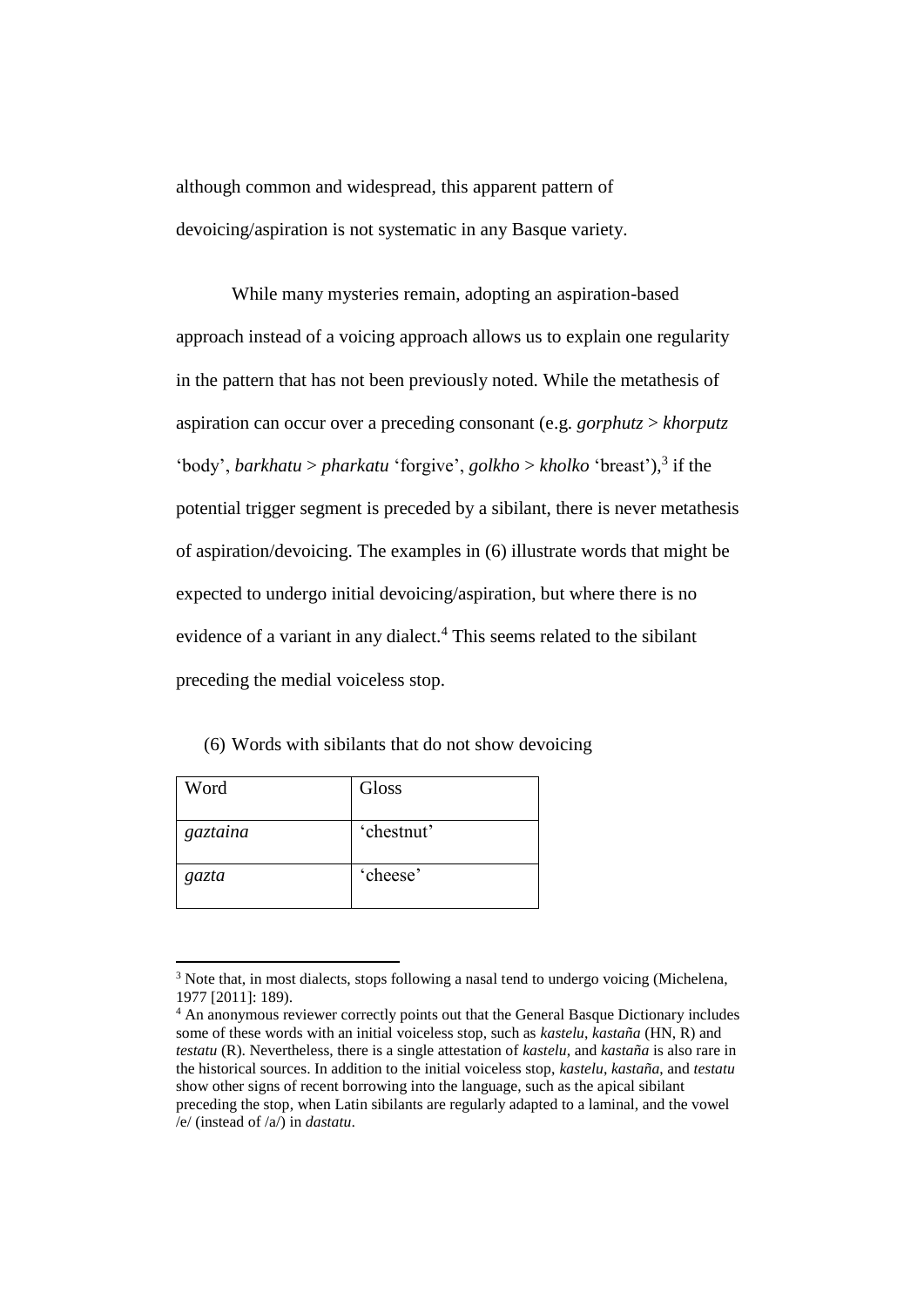| gazte         | 'young'                  |
|---------------|--------------------------|
| guzti         | 'all'                    |
| gostu         | 'pleasure'               |
| gaizto        | 'bad'                    |
| gastu         | 'expense'                |
| gaztelu       | 'castle'                 |
| <i>bazter</i> | 'corner'                 |
| <i>buztan</i> | 'tail'                   |
| distira       | 'brightness, sparkle'    |
| dastatu       | 'taste'                  |
| beste         | 'other' (but cf. bertze) |
| bost          | 'five' (but cf. bortz)   |
| busti         | 'wet' (but cf. musti)    |

Our analysis treats these exceptional cases as a consequence of regular deaspiration: as argued by Michelena (1977 [2011]: 209), from the oldest stages of Basque, there is evidence that stops were deaspirated after sibilants ( $T^h > T / S$ ). Inherited words showing this phonotactic in Zuberoan include *esku* 'hand', *asko* 'many, a lot', *asto* (< *arsto*) 'donkey', *azpi* 'lower part, thigh'. Since there is no aspiration in any of the medial voiceless stops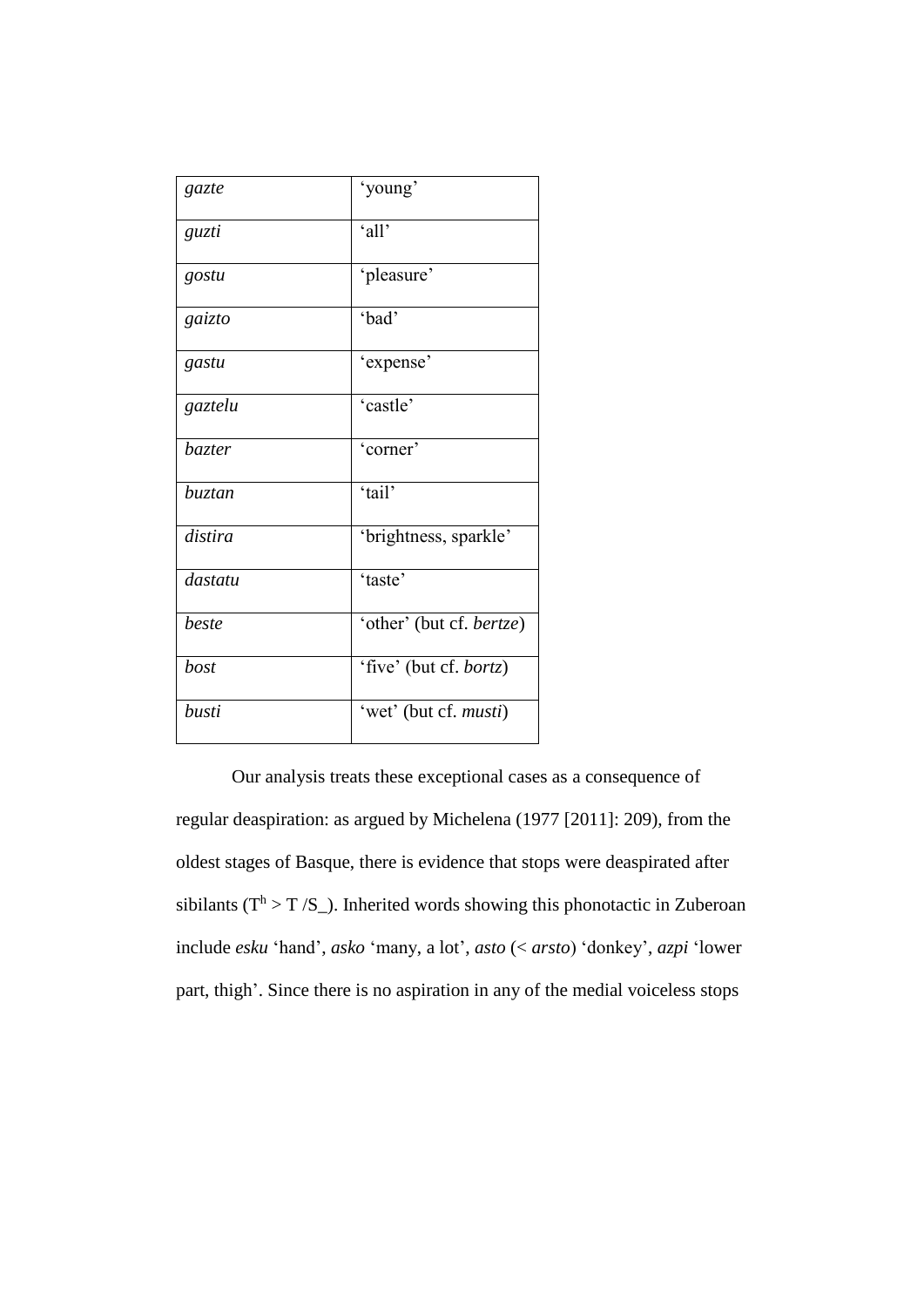in (6), the structural description of metathesis is not satisfied, and it is not in evidence.<sup>5</sup>

Another environment where the apparent devoicing is regularly absent is where stop sequences occur in synthetic verbs. In contrast to analytic verbs, synthetic verbs are not stressed in Basque. One constraint on aspiration in aspirating dialects is that it can only occur in the onset of historically stressed syllables (or before). This results in the lack of phonetic aspiration in the stops of these verbs. Compare the synthetic forms *dator* 'he comes', *dakar* 'he brings' and *dakusa* 'he sees' with the main verbs of their analytic counterparts *ethorri* 'to come', *ekharri* 'to bring' and *ikhusi* 'to see'. The lack of aspiration in forms like *dator, dakar, dakusa*, in turn, prevents metathesis that would have given rise to unattested forms such as \*\**thator*, \*\**thakar* or \*\**thakusa* in the North-eastern Basque dialects.

## **3. Comparison with previous analyses**

l

The analysis above makes two important assumptions: first, the \*Tseries in Proto-Basque was aspirated; second, the \*D-series in Proto-Basque was, most likely, voiceless unaspirated word-initially, so that metathesis of

<sup>&</sup>lt;sup>5</sup> For a similar instance of deaspiration leading to apparent exceptions to sound change, see Iverson and Salmons (1995) on Grimm's Law.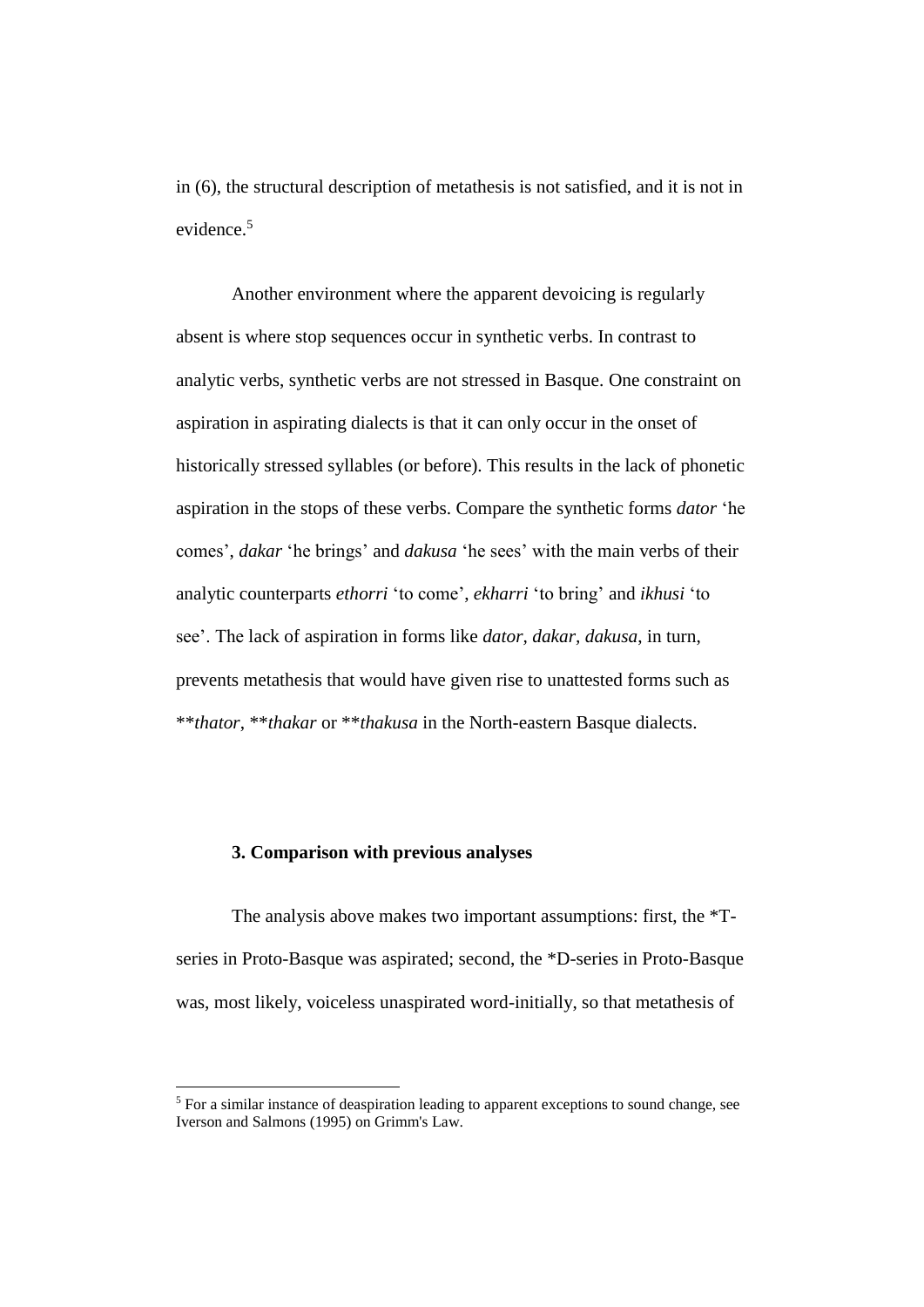aspiration to D resulted in a voiceless aspirated stop. The analysis differs from earlier proposals in these two details, and in positing metathesis of aspiration (or [spread glottis]) as opposed to an assimilatory process (whether one adopts long-distance assimilation, spreading or correspondence of devoicing or [-voiced]) from the trigger consonant to the word-initial target consonant.

Under the current analysis, metathesis of aspiration is a one-step process, though it is optional. In contrast, older proposals (such as Michelena 1977 [2011]: 198-199; Trask, 1997: 130; Egurtzegi, 2013: 159, etc.) implicit or explicitly assume a number of changes. First, there is assimilatory devoicing of the word-initial stop: *bipher* > *pipher*. Second, there is aspiration of the newly devoiced stop: *pipher* > *phipher*. Third, there is dissimilation of the aspiration of the stop in the second syllable due to the newly created aspirated stop: *phipher* > *phiper*.

While one might argue, on grounds of simplicity, that metathesis of aspiration is simpler, the last stage of the 3-step process above might be justified as an instance of general laryngeal feature dissimilation (v. MacEachern, 1999). Indeed, Michelena (1977 [2011]: 175) proposed a constraint for derived TV(C)TV- sequences created after the 'voicelessness assimilation': if a word has two voiceless stops, only the first stop can be aspirated. Further, the main evidence for this constraint are examples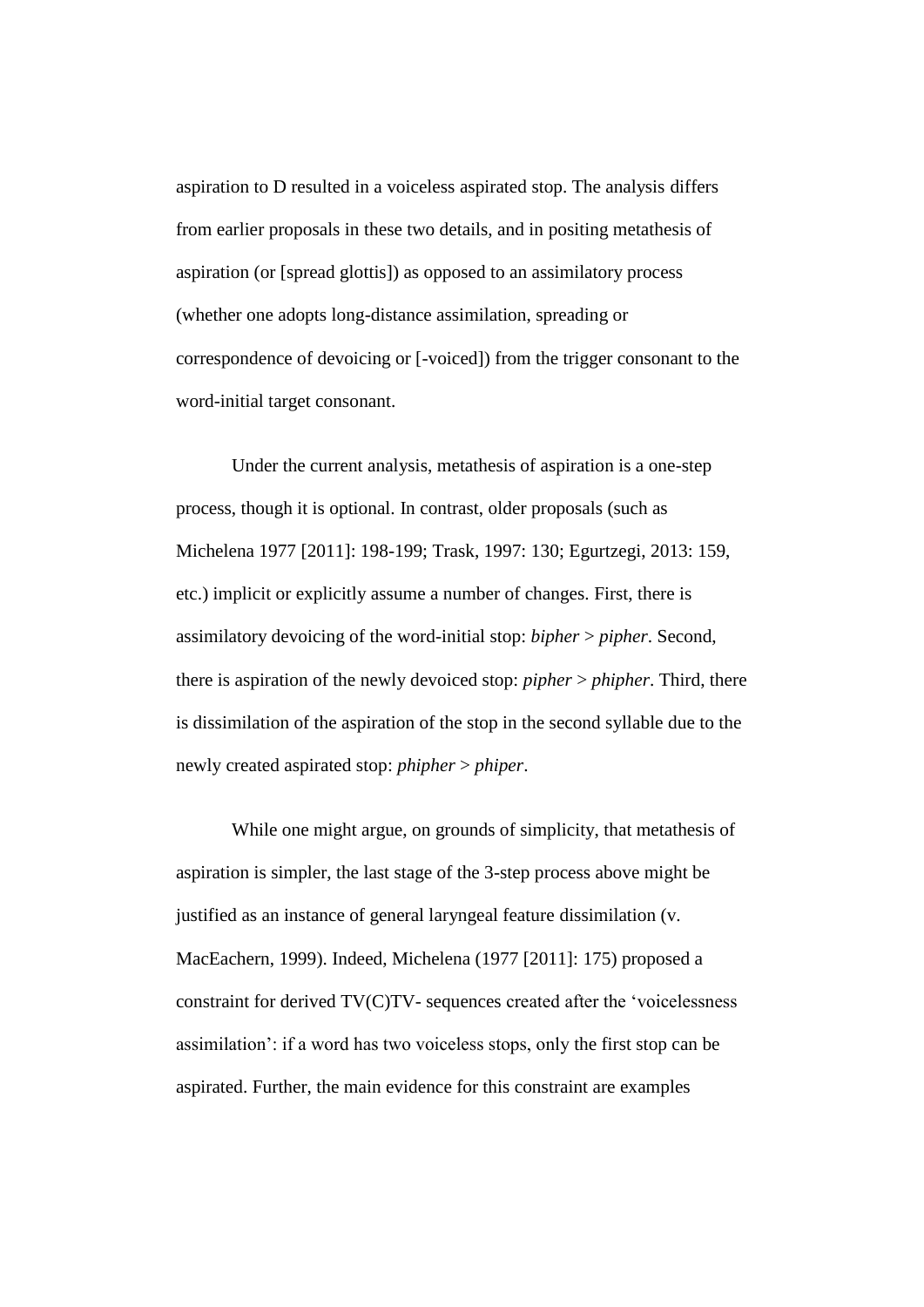analysed here as aspirate metathesis. In addition, note that a better known dissimilation in Basque, which involves \*h...h sequences, is anticipatory. For example, in compounds like /hil+herri/ (*hil* 'dead', *herri* 'town') a common form is *ilherri* 'cemetery', with loss of initial aspiration (cf. Michelena 1977 [2011]: 174; Egurtzegi, 2014: §4.45). Clearly, one general dissimilatory process cannot be used to account for *hilherri* > *ilherri* and \**phipher* > *phiper*.

However, there is a more serious problem with the assimilatory analysis. Assimilation of voicelessness or [-voiced] in obstruents is typologically common as a local process, but almost unheard of as a sporadic long-distance process. In her typology of voicing assimilation, Cho (1991; 1999) only lists examples of local voice assimilation. Local assimilation of voicing between adjacent obstruents is found in a wide range of languages including English, Swedish, Sanskrit, Russian, Polish, Catalan, French and Spanish. Evidence for assimilation of both values of voicing ([+voiced] and [-voiced]) can be found: compare English *leaf*/*leaves* (with lexically aberrant voicing in the plural) with English *cuff*/*cuffs*, where the regular devoicing of plural /-z/ occurs after a voiceless obstruent. Though obstruent clusters are limited in Basque, they show the same pattern: after coda /s/ or /z/, voiceless apical and laminal sibilants respectively, one finds only /p/, /t/, or /k/ within the phonological word: *esker* 'thanks' (\*\*esger), *ezker* 'left' (\*\*ezger); *beste* 'other' (\*\*besde), *uzta* 'harvest' (\*\*uzda); *ospe*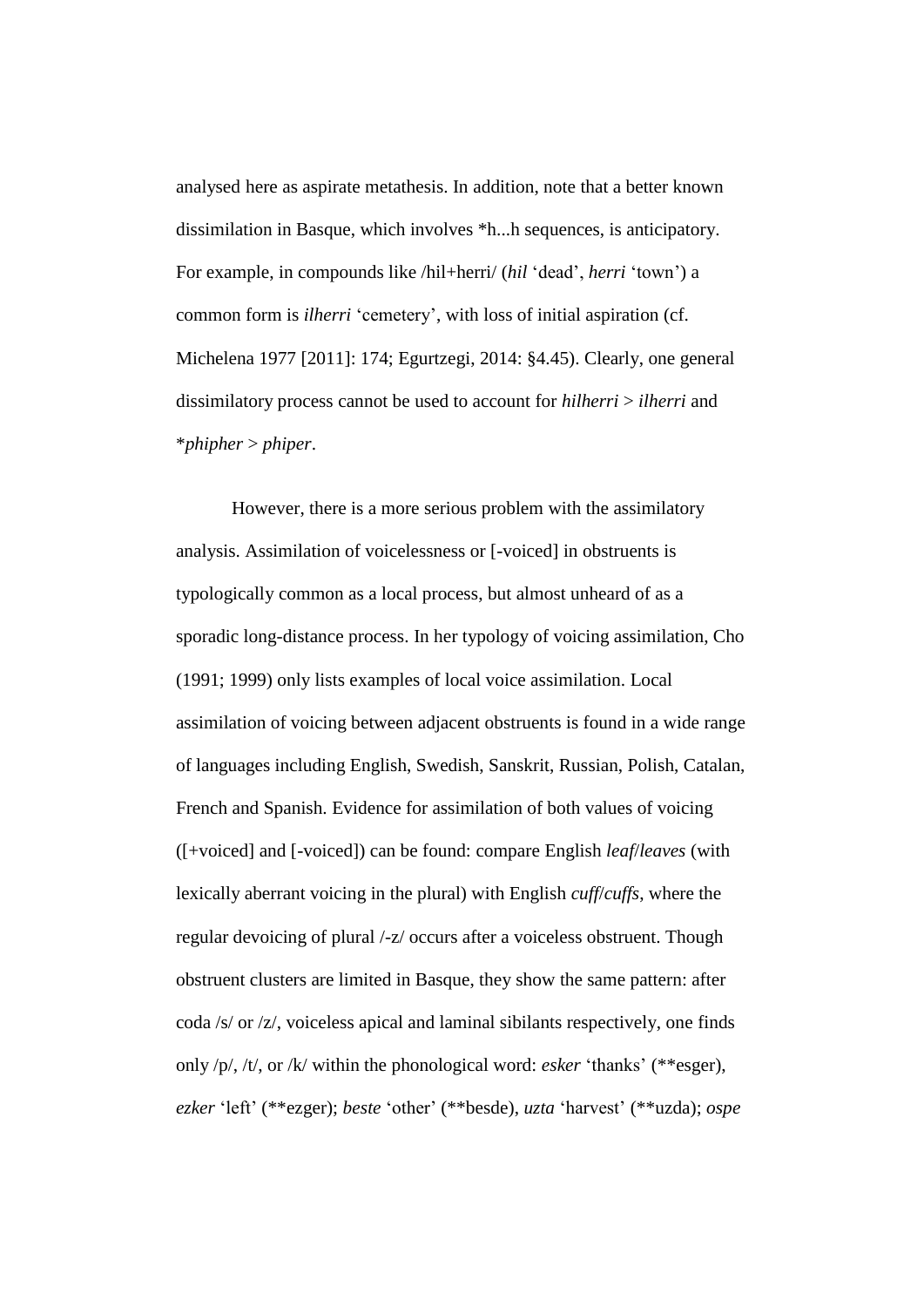'fame' (\*\*osbe), *ezpain* 'lip' (\*\*ezbain), etc. While many of these clusters are lexical, the pattern of cluster devoicing is evident in transparently compositional phonological words like *ez*[*t*]*akit* 'I don't know', from *ez* 'no' + *dakit* 'I know'.

In contrast, few if any languages are reported with sporadic or regular long-distance assimilation of voicelessness, as suggested by Michelena (1977 [2011]: 198-199) and others (Trask, 1997: 130; Egurtzegi, 2013: 159, etc.) for Basque. While long-distance consonant assimilation or harmony is wide-spread, the features involved are either non-laryngeal (e.g. secondary place features of palatalization, labialization, or pharyngealization; [+/-anterior] for coronals) or laryngeal features assimilating are [+voiced] along with potentially relevant tone, with [ voiced] a default value, not showing evidence of assimilation. Between Hansson (2001, 2004a, 2004b) and Rose and Walker (2004) only a handful of potential long-distance assimilation of voicing in obstruents are found. These include sound patterns in Kera, Ndebele, Zulu, and Yabem. Hansson (2004a) argues that these cases either show extensive tone-voicing interdependence, with low tone triggering agreement in voicing, or that agreement in voicing is explicitly patterned after agreement in 'at least one other laryngeal feature'.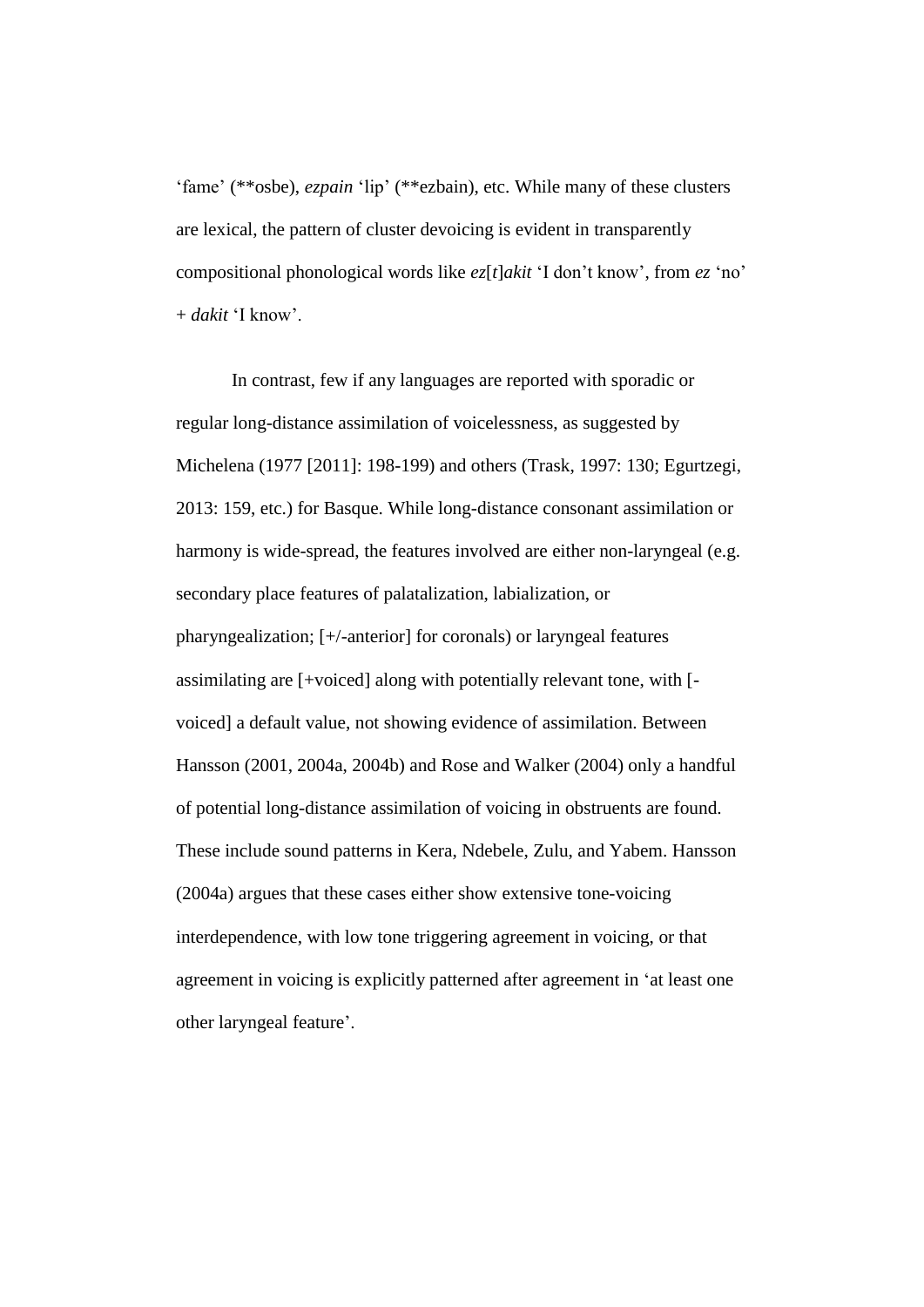In contrast, the sound pattern examined in Basque above does not involve voicing. An older 'voiced' stop from the D-series becomes aspirated, and there is no interaction with tone (or pitch accent). Instead of proposing an unattested type of long-distance assimilation of voicelessness together with two additional changes of aspiration and deaspiration, I suggest a one-step, well-attested change of featural perceptual metathesis, where the feature in question is aspiration.

Further, perceptual metathesis of aspiration is well described in some of the world's languages. A clear case, supported by recent phonetic studies, occurs in Andalusian Spanish (Ruch and Harrington, 2014; Ruch and Peters, 2016). In this variety of Spanish, as shown in (7), a sequence of  $/hT/$  (where  $h < s$ ), is reinterpreted as Th, pronounced as a post-aspirated stop.

#### (7) Andalusian Spanish (Ruch and Harrington, 2014: 13)

| casco  | [ˈkahko]                  | $\geq$ | [' $kak^h$ o]                      | 'helmet'       |
|--------|---------------------------|--------|------------------------------------|----------------|
| caspa  | [ˈkahpa]                  | $\geq$ | [' $kapha$ ]                       | 'dandruff'     |
| pasta  | ['pahta]                  | >      | $\lceil$ 'pat <sup>h</sup> a]      | 'paste, pasta' |
| estaba | $[eh' \text{ta} \beta a]$ | >      | $[$ e 't <sup>h</sup> a $\beta$ a] | 'she/he was'   |
| estado | [ehˈtaðo]                 | >      | $[e^{\cdot t}a\delta o]$           | 'state'        |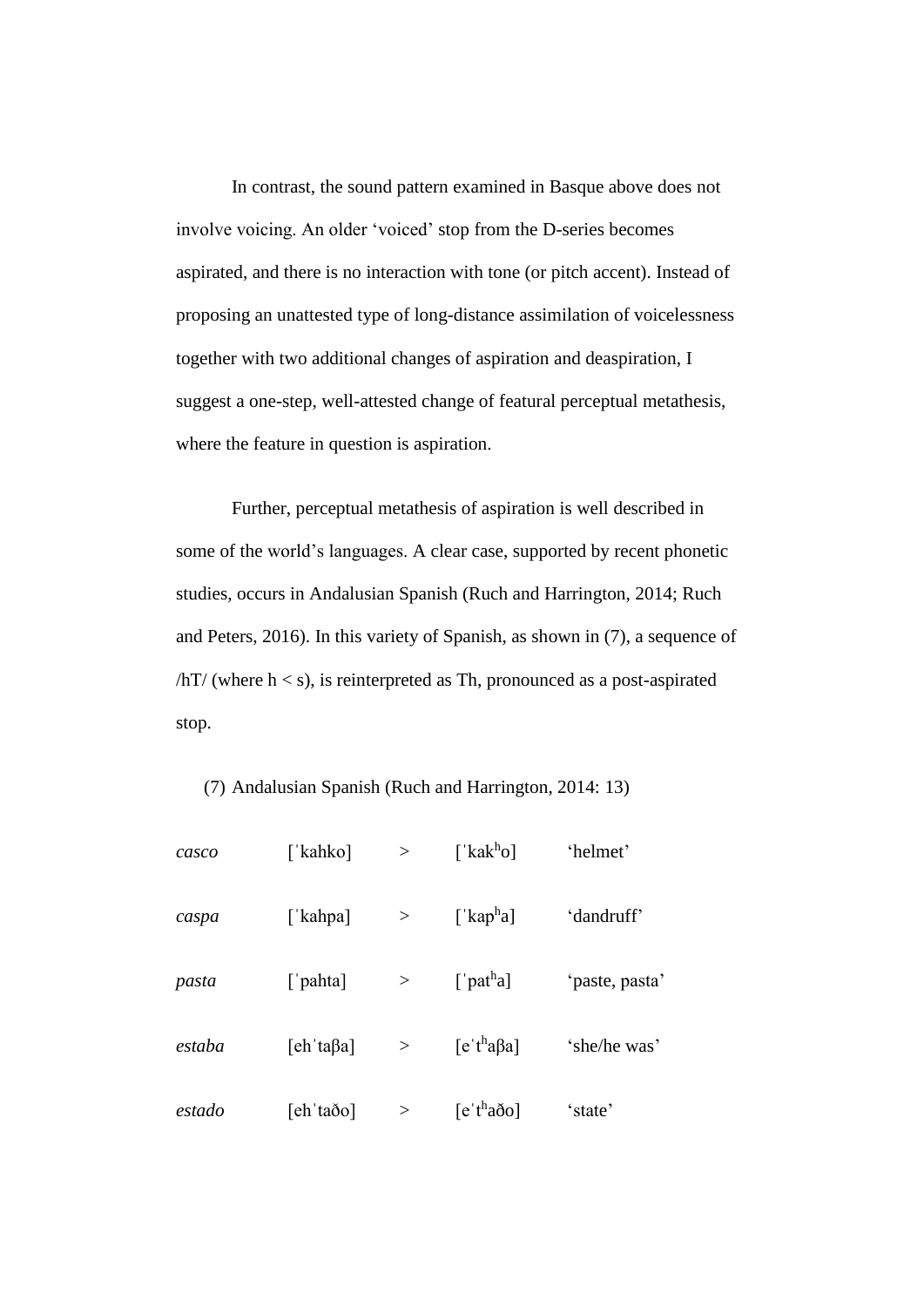| estanco | [eh 'tanko] | $[$ e 't <sup>h</sup> anko] | 'kiosk'   |
|---------|-------------|-----------------------------|-----------|
| pestaña | [peh 'tana] | $[pe'th$ ana]               | 'eyelash' |

While the process in (7) is local, and could be viewed as a segmental merger of articulations, with retiming of oral and laryngeal events, the laryngeal metathesis described for Cayuga, whereby  $/Vh / \rightarrow /hV /$  in unstressed syllables, is more similar to the Basque metathesis described above, with aspiration in one syllable reinterpreted as a feature of the preceding syllable. Representative data from Cayuga is shown in (8).

(8) Cayuga (Foster 1982; Blevins & Garrett 1998: 510)

 $/kahwista?eks$   $\rightarrow$  [khavisd?aes] 'it strikes, chimes (a clock)'

/akekahaʔ/ → [a'gekhaaʔ] 'my eye' /koʔnikoohaʔ/ → [gʔo'nikhwaʔ] 'her mind'

In addition to the shift of aspiration in Basque illustrated in (2), as in *bipher* > *phiper* 'pepper', another metathesis close to the Cayuga type has been described for Basque. Under this sound change, an /h/ in an unstressed position can be reinterpreted as the onset of a more prominent syllable. Examples include: Lat. *arēna* >> \*areh̃a > *harea* 'sand'; *hon* 'good' + *etsi*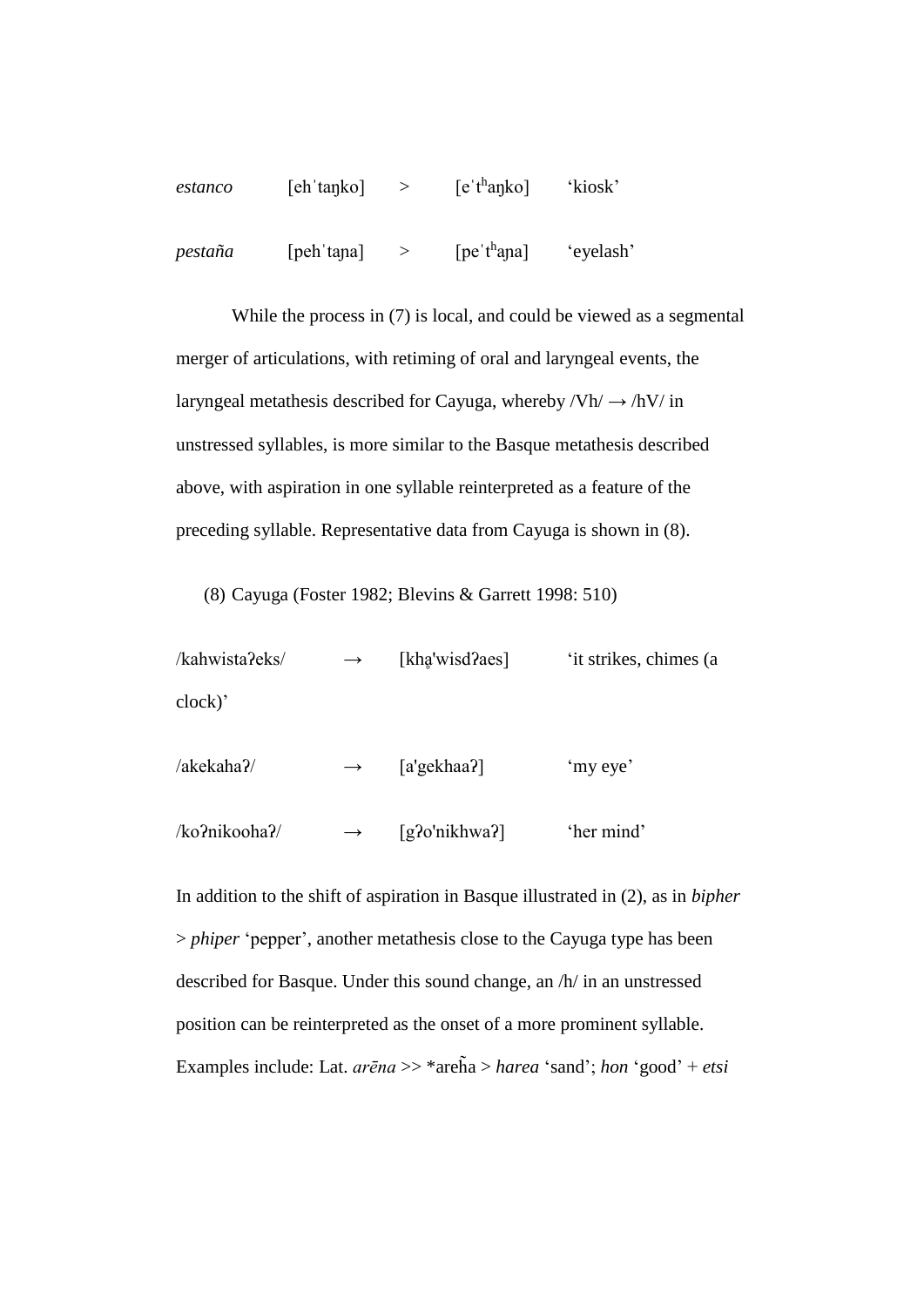'deem' *honetsi* > *onhetsi* 'love, esteem' (for more examples, see Lakarra, 2009: 217-219, 2015: 365-368; Egurtzegi, 2011: 52-53).

Finally, a somewhat parallel sound change to the Basque process of stop aspiration metathesis can be found in Monguor and Santa, two Mongolian languages (Svantesson et al., 2005: 207-208; Jatteau & Hejna, submitted). The comparison between the Old Mongolian reconstructions or the more conservative Shira Yugur forms and the Monguor and Santa forms in (9) demonstrates a sound pattern parallel to that found in Basque.

| Old Mongolian         | Monguor             | Santa               | Shira Yugur                  | Gloss      |
|-----------------------|---------------------|---------------------|------------------------------|------------|
|                       |                     |                     |                              |            |
| *tot <sup>h</sup> ara | $th$ utor           |                     | $ht^h$ <sub>2</sub> r        | 'inside'   |
| *tøč <sup>h</sup> in  | t <sup>h</sup> icin |                     | $t\varnothing\check{c}^h$ rn | 'forty'    |
| *kak <sup>h</sup> ai  | Xqai                | $q^h$ <i>uqei</i>   | kak <sup>h</sup> ai          | 'pig'      |
| $*$ čok $h$ i         | $\check{c}^h$ uku   |                     |                              | 'to fit'   |
| *pat <sup>h</sup> u   | p <sup>h</sup> ati  | $p^h$ utu           | $pat^h$                      | 'firm'     |
| $*pi\check{c}^h$ i    | $p^h$ uči           | $p^h i \check{c} i$ |                              | 'to write' |

(9) Monguor (Svantesson et al., 2005: 207-208)

A possible account for this change offered by Svantesson and colleagues (2005: 207) involves the reverse change of that attested in Andalusian Spanish in (7), namely post-aspiration to pre-aspiration of the second stop in the sequence, followed by a change analogous to that found in Cayuga in (8), with spread of the aspiration to the first stop through the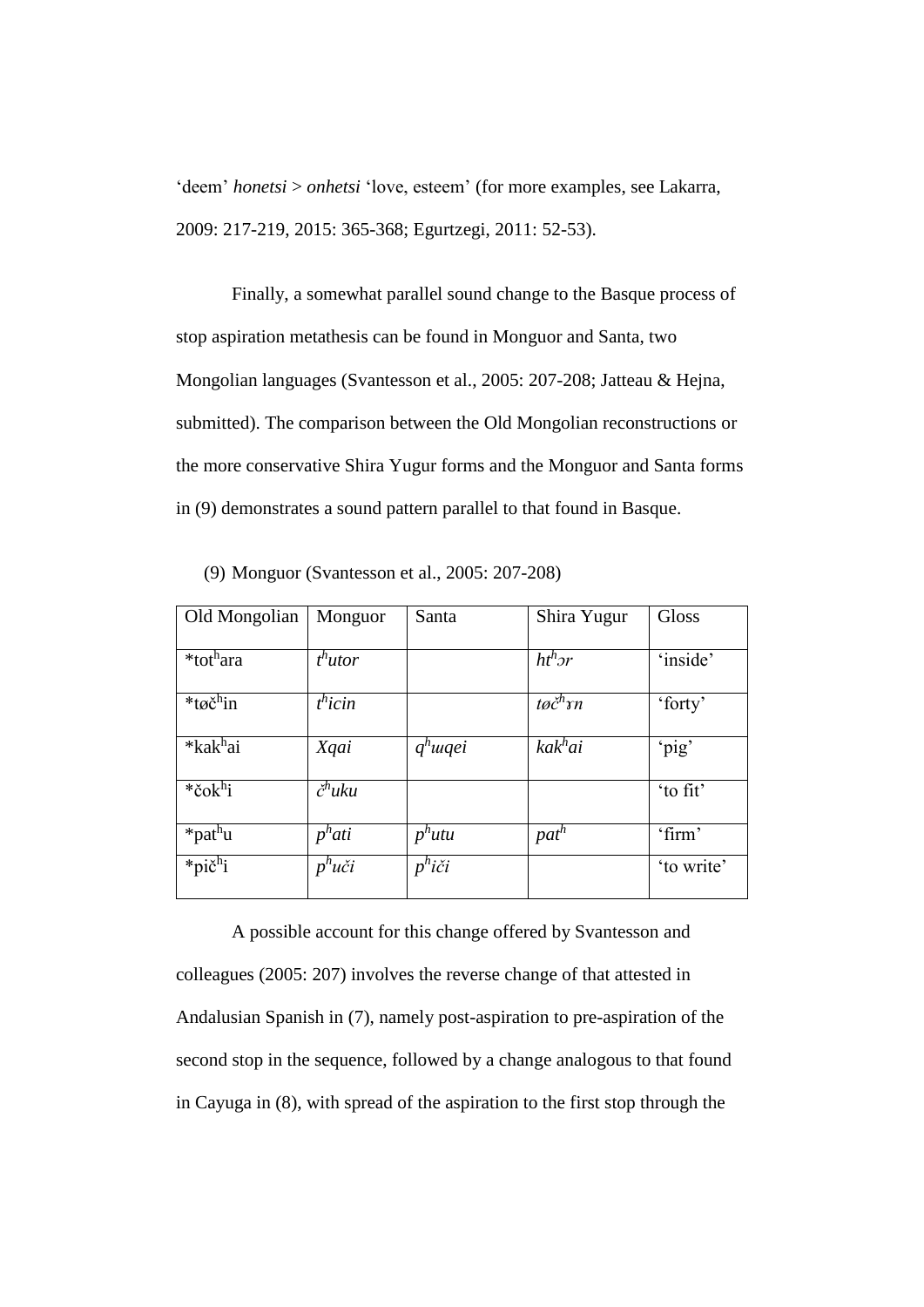vowel. Another parallel of the Basque sound pattern in (2) can be found in European Romani varieties (Turner, 1959: 491, 494) such as Welsh Romani *pʰuč* 'to ask' (< Prakrit *pucchaï* < Sanskrit *pr̥ccháti*) or Romani *kʰabnī* 'pregnant' (< Prakrit *gabbhin̩ ī*- < Sanskrit *garbhin̩ ī*-).

While the existence of aspirate metathesis as a sporadic change seems well supported in early loans, there remain a small number of seemingly later cases of sporadic word-initial devoicing of stops in Basque dialects that do not follow this pattern. Many such cases have been attributed to a second wave of loanwords or to a late influence of the contact language on words that were already part of the Basque language. Consider words like: *kartzela* ~ *gartzela* 'prison' << Spanish *cárcel* and *kurutze* ~ *gurutze*  $<<$  Latin *cruce*(*m*) 'cross'. In these cases, we must assume that the older form of the loan (*gartzela* and *gurutze*) are original, but that high frequency of Spanish *cárcel* 'prison' and *cruz* 'cross' (or earlier related Romance terms), have resulted in 'infection' of these words, showing a shift of voiced to voiceless without a Basque-internal source.

In addition, there are a number of words that show initial devoicing and aspiration but cannot be explained by any of the processes discussed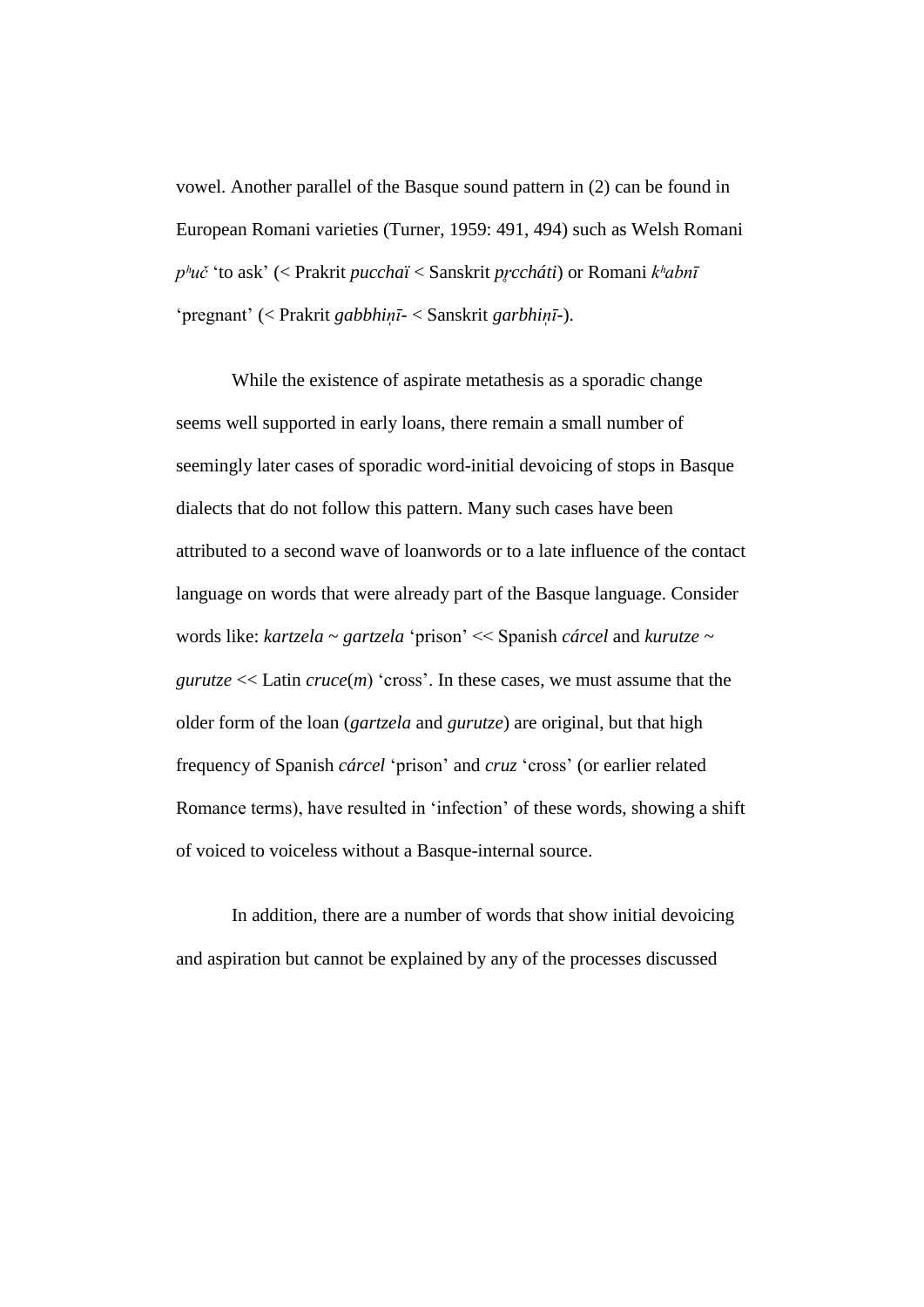thus far. These include inherited words such as  $gar \sim k(h)ar$  'flame',  $ge \sim$  $k(h)e$  'smoke', *gorotz* ~  $k(h)$ *orotz* 'manure'.<sup>6</sup>

Finally, recall that the aspirate metathesis account is able to explain two large classes of exceptions to the process: it does not occur when the voiceless stop is preceded by a sibilant, because, just in this environment, stops are deaspirated; and it does not occur in synthetic verbs (or other unstressed words) because voiceless stops in these words are deaspirated as well. Under an account that assumes the spread of voicelessness or [ voiced], neither of these exceptional patterns is easily accounted for.

#### **4. Implications**

 $\overline{a}$ 

Though a sporadic process limited primarily to loanwords in Basque is unlikely to have serious consequences for our general understanding of

 $6$  Blevins (2018) explains these forms in terms of etymological roots with medial  $*$ h or  $*$ n: \*gahar, \*kheni and \*gohor, respectively. Nevertheless, there are other loans with unexpected initial voiceless stops. Words of this kind include: *bidaia* ~ *pidaia* << Bearnese Gascon *biadge* 'travel', *gaiola* ~ *kaiola* << Spanish *gayola* (<< Old French *gaiole*) 'cage, jail', *berde* ~ *perde* << Spanish *verde* 'green', *gidatu* ~ *kidatu* << Old Gascon *guidar* 'guide', *keiñu* << *guiño* 'gesture, sign', *gisu* ~ *kisu* << Lat. *gypsu* 'gypsum' and *kabarra* << Spanish *gabarra* 'barge'. None of these words show the appropriate phonological context nor do they show any trace of a voiceless stop in the donor language. This implies that some of the cases in (4) and (5) might as well be due to this sporadic context-free change, although devoicing is far less frequent in words without a voiceless stop in the second syllable. Finally, a few words such as *toki* 'place' and *tegi* 'stable' show an unexpected word-initial voiceless stop, with the former word never showing aspiration in the continental dialects. These words could be late developments from the suffixes -*toki* and *tegi*, which are, in most cases (i.e. when occurring after the second syllable), not expected to show aspiration, and might have become autonomous lexical items only recently (Michelena 1977 [2011]: 205-206).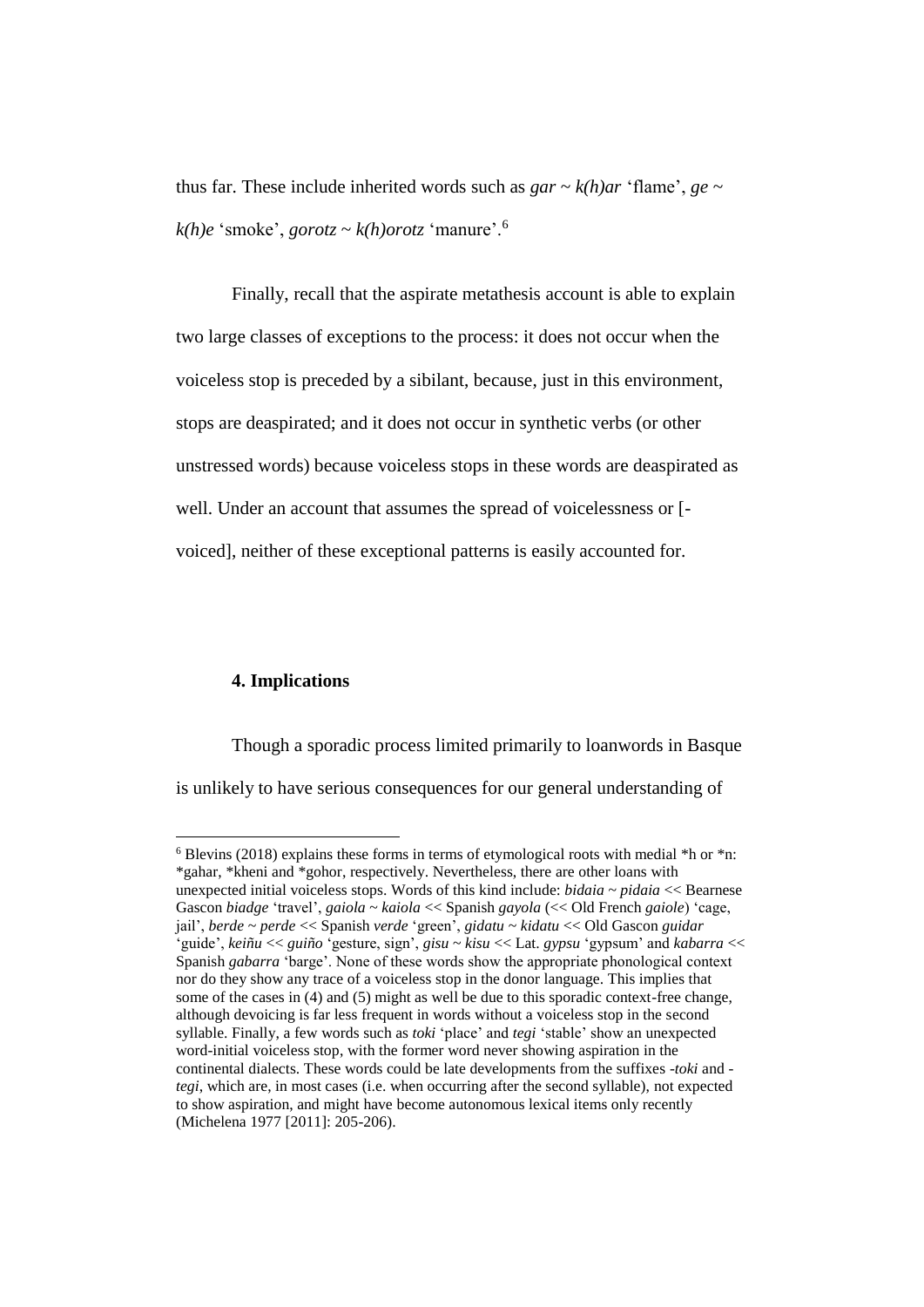Basque historical phonology, one implication of the aspirate metathesis suggested in this paper concerns the phonetic realization of word initial voiced or lenis stops in older stages of Basque. It could be the case that the previously voiced/lenis word-initial stop underwent devoicing as a consequence of metathesis of the aspiration (or long VOT). But, more likely, perhaps, is that the word-initial stop was already phonetically voiceless prior to the sequential reinterpretation of stop aspiration as initial. Thus, the process of metathesis of aspiration as described in (2) presents potential evidence for a time when there were no word-initial voiced (or pre-voiced) stops in Basque. Though Michelena described the word-initial series as 'lenis', and many authors (Hualde, 1999; Blevins, 2018, etc.) assume they were voiced, aspirate metathesis, as understood here, suggests a neutralized series of word-initial stops that were voiceless unaspirated wordinitially.

The reconstruction of word-initial voiceless lenis stops was already part of Martinet's (1950) proposal for the Proto-Basque stop system. Martinet reconstructed the opposition of Proto-Basque stops as being grounded on 'strength' (fortis vs. lenis) instead of voice (voiced vs. voiceless), as in the modern language. Martinet based the phonetic reconstruction of word-initial stops on the evidence provided by Latin loanwords such as those in (3), where both voiced and voiceless stops are adapted as lenis in Basque. This paper opens the way for revisiting the long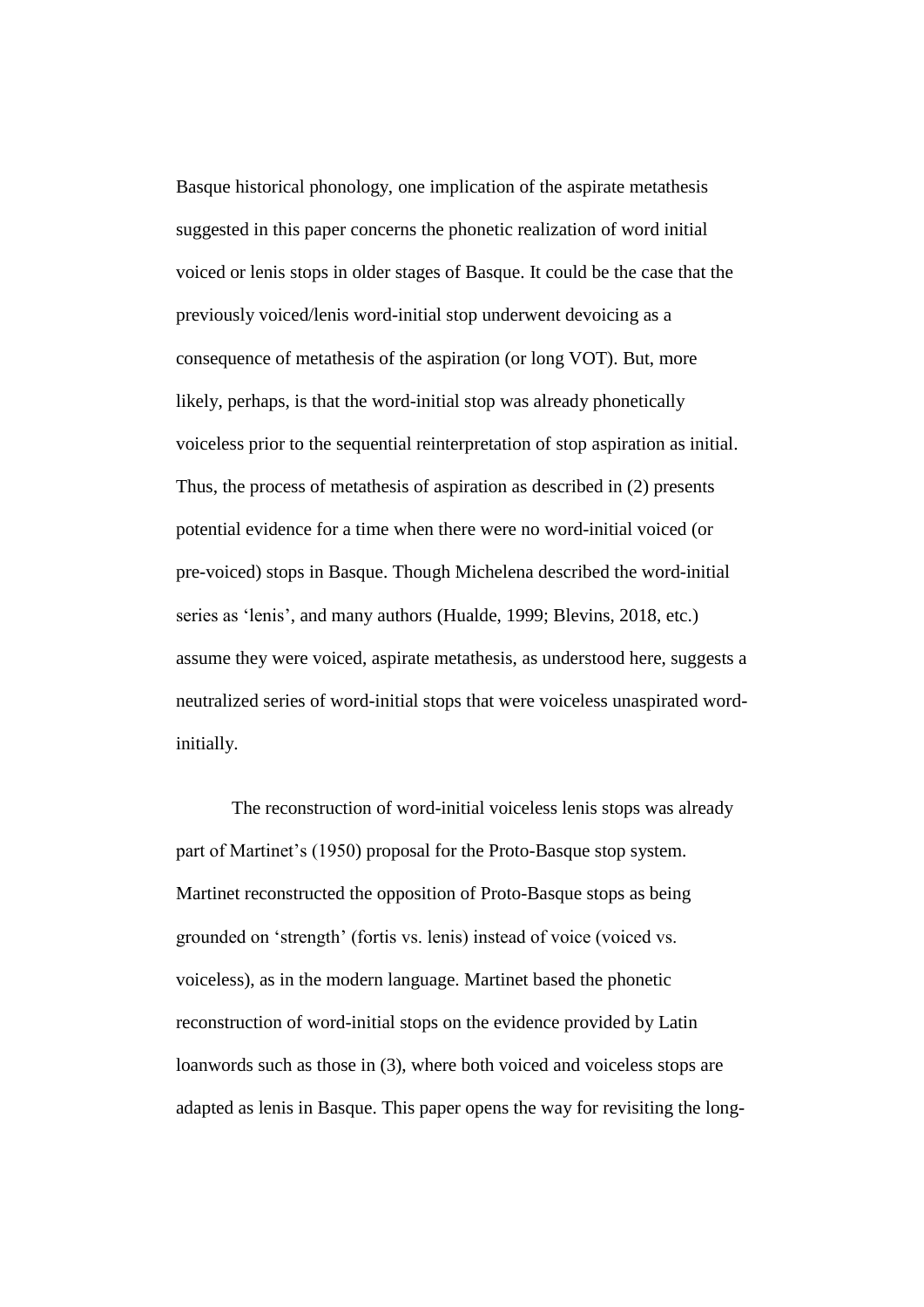standing discussion of the reconstruction of Proto-Basque stops in a future work (Egurtzegi, in prep.).

Another implication of the analysis is chronological. Given widespread forms like *piper* in non-aspirating dialects, it could be the case that large-scale loss of aspiration in the Western dialects followed the metathesis sound change.

A final suggestion of this analysis relates to the chronology of metathesis and other better studied sound changes. Following Michelena (1977 [2011]: 246-248, see also Igartua, 2015 and Egurtzegi, in press), a sound change taking  $n > \tilde{h}/V$  V occurred before Common Basque (ca. 500) CE), and was still in progress during early contact with Romance (e.g. *ah̃ate* 'duck' << Latin *anate*(*m*)). Of interest is the form *k(h)oroa* 'crown' << Latin *corōna*, among others. The expectation is that this word should be borrowed with initial /ɡ/, like the other examples in (3). However, no variant of this word with an initial voiced stop is attested in any Basque dialect. Given that this form is recorded with an aspirated stop in all continental Basque dialects, it could be that a metathesis of the segmental aspiration resulting from  $n > \tilde{h}$ , produced a word-initial voiceless aspirated stop (Latin *corōna* >> \*gorona > \*goroh̄a > *khoroa*). Potential evidence for this proposal comes from the compound *goronbil* 'wooden ball adorning a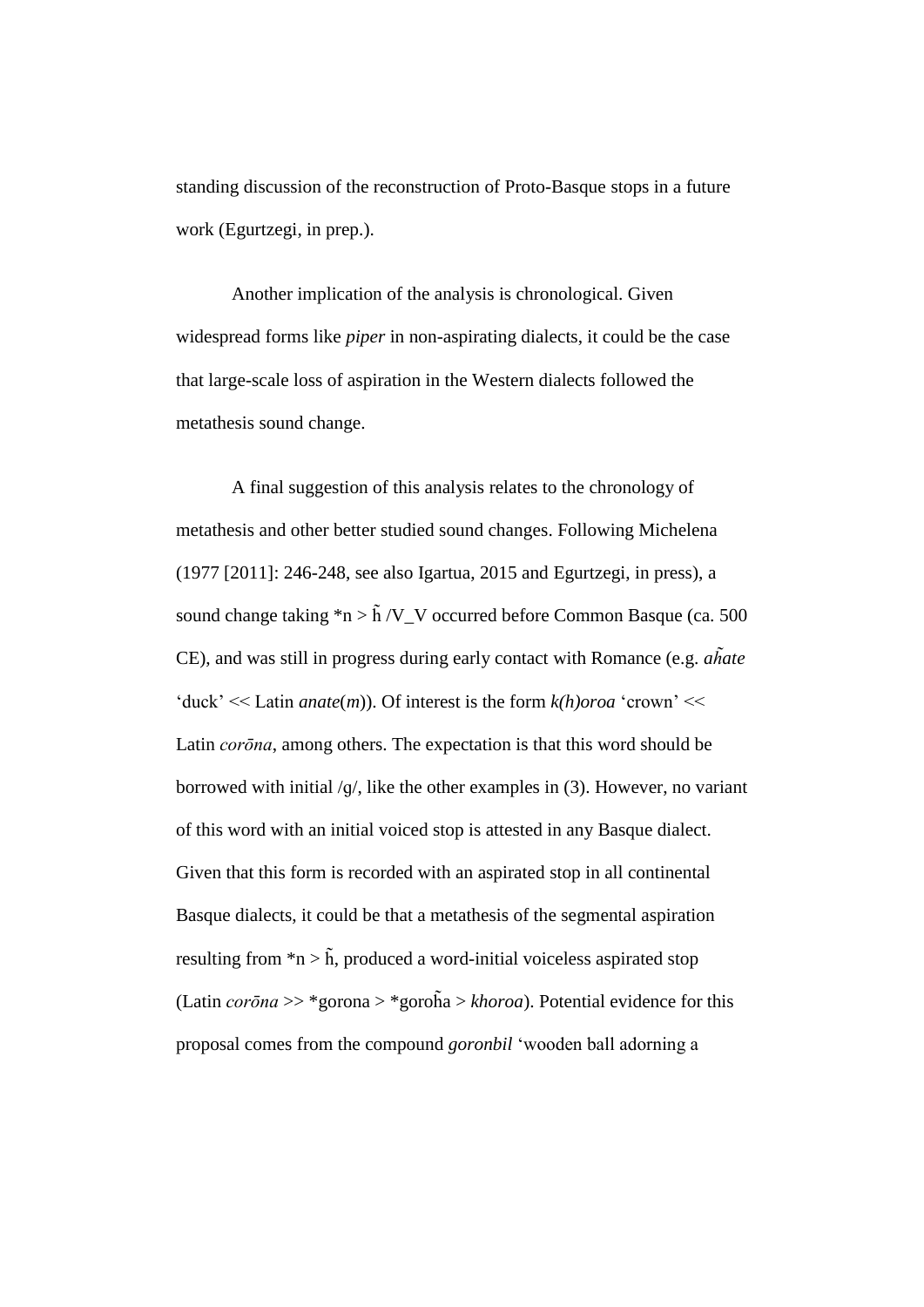balaustrade',<sup>7</sup> which might be composed by *goron*- and *bil* 'round', the former word being an archaic combination form of *koroa* 'crown' (< \*gorona << Latin *corōna*). If a pre-Common Basque \*gorona were the first member of a compound, it is expected to lose the final vowel, and this loss in turn would bleed  $*n > \tilde{h}$ , which only occurs intervocalically.

## **5. Conclusions**

Dialect variation within Basque shows a sound pattern that optionally devoices a word-initial voiced stop when followed by a voiceless stop in the next syllable. This process has been described as a distant assimilation of [- voiced] in the previous literature, yet sporadic distant assimilations of voicelessness are typologically rare. I have proposed an alternative account for this sound pattern: a process that was previously understood as an assimilation of [- voiced] has been accounted for by means of a metathesis of the aspiration of the stop (or [spread glottis]), a process that has been documented in a number of languages, and that also characterizes other patterns in Basque.

This new interpretation of the Basque sound pattern brings at least three important improvements with respect to previous accounts: First, it accounts for the non-occurrence of the sound change when the voiceless

 7 I'm grateful to an anonymous reviewer for mentioning this word.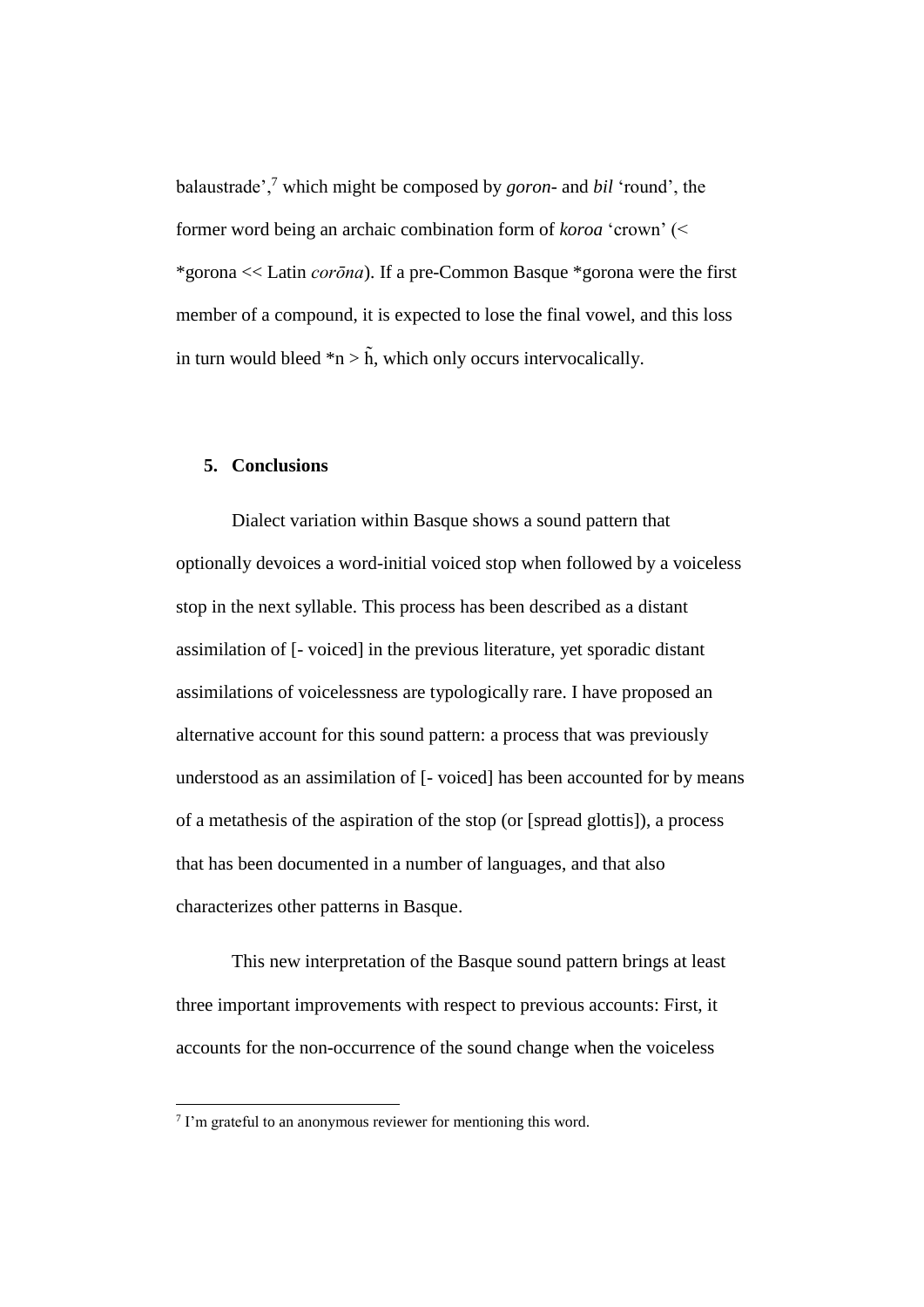stop in the second syllable is preceded by a sibilant  $(*^{*}DVST^{h}V)$ , due to deaspiration of this stop; second, it avoids an asymmetry regarding the direction of the dissimilation of aspirates in Basque (i.e., dissimilation of segmental aspiration has been observed to occur anticipatorily in Basque yet previous accounts assumed perseverative dissimilation of the aspiration in voiceless stops); and third, it offers potential evidence of the voiceless or devoiced phonetic realization of word-initial lenis stops, already proposed by Martinet (1950) based on independent observations. This analysis also has chronological implications, given that the metathesis sound change is expected to have begun prior to large-scale loss of aspiration in the Western Basque dialects.

This research also presents a broader contribution to theories of phonological typology, given that it provides an alternative analysis for a potential case of assimilation of voicelessness across a vowel. While local voice assimilation is cross-linguistically common in obstruent clusters, longdistance processes of the same kind are unknown.

Finally, critical data for this analysis come from Zuberoan, one of the few remaining dialects which preserve, what we consider to be, the archaic feature of stop-aspiration. With two dialects of Eastern Basque disappearing in the  $20<sup>th</sup>$  and  $21<sup>st</sup>$  century, the importance of studying the threatened varieties of the language cannot be underestimated.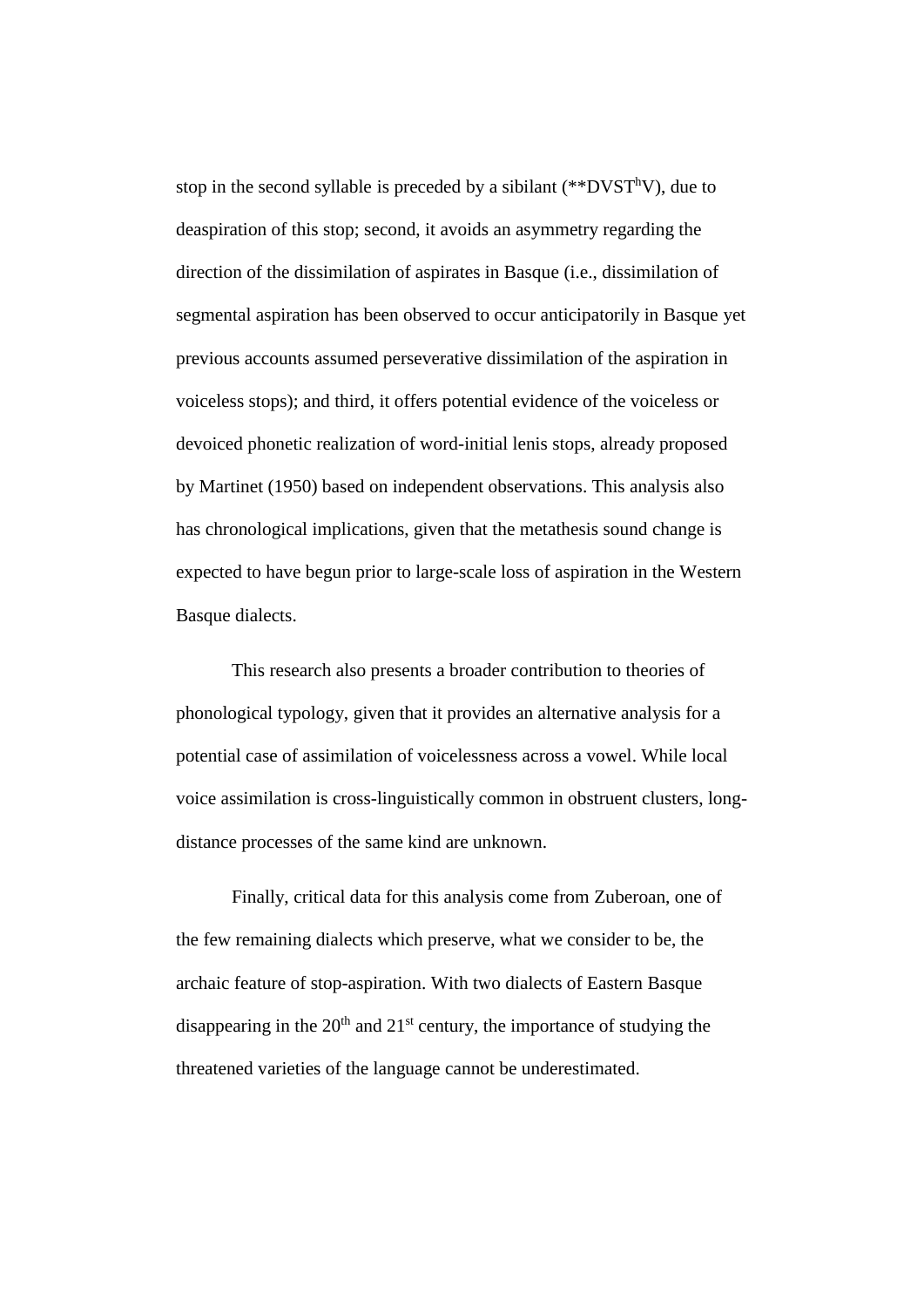#### **Acknowledgements**

Thanks are due to three anonymous reviewers as well as to the editors of this volume for their very helpful comments and suggestions. All errors are mine. This research has been partially funded by the Alexander von Humboldt Foundation and the Spanish Ministry of Economy and Competitiveness [FFI2016-76032-P; FFI2015-63981-C3-2].

#### **Address:**

Institute of Phonetics and Speech Processing (IPS), Ludwig-Maximilians-Universität, Schellingstr. 3, 80799 Munich, Germany.

E-mail: egurtzegi@phonetik.uni-muenchen.de

# **References**

Allen, W. S. (1978). *Vox Latina: The pronunciation of Classical Latin*, 2nd edn. Cambridge: Cambridge Univesity Press.

Blevins, J. (2018). *Advances in Proto-Basque reconstruction with evidence for the Proto-Indo-European-Euskarian hypothesis*. London and New York: Routledge.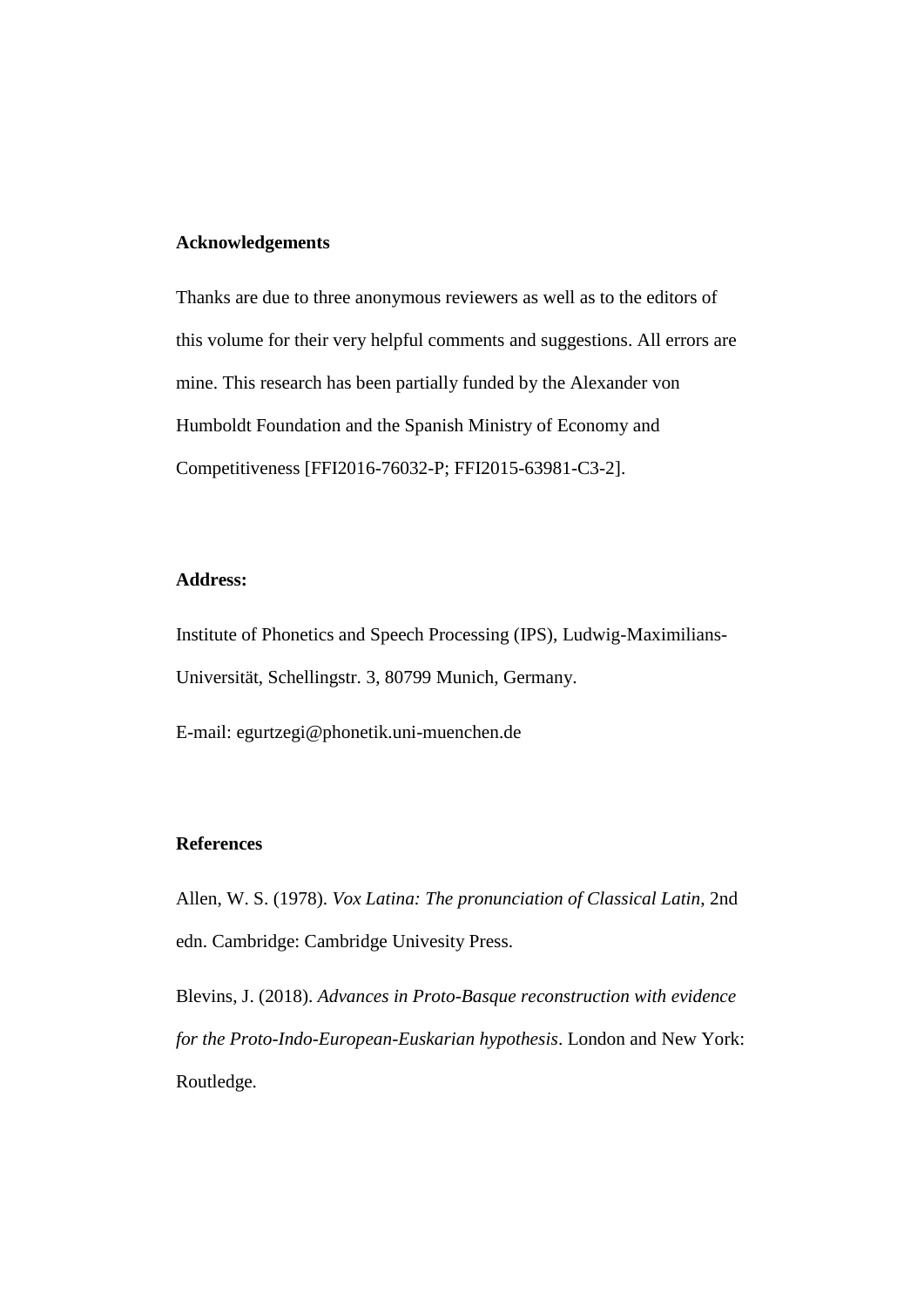Blevins, J. and Garrett, A. (1998). The origins of consonant-vowel metathesis. *Language*, 74: 508-556.

Blevins, J. and Garrett, A. (2004). The evolution of metathesis. In: B. Hayes, R. Kirchner and D. Steriade (eds), *Phonetically based phonology*. Cambridge: Cambridge University Press, pp. 117-156.

Cho, Y. Y. (1991). A typology of voicing assimilation. In: A. Halpern (ed), *Proceedings of the 9th West Coast Conference on Formal Linguistics*. Stanford: CSLI, pp. 141-155.

Cho, Y. Y. (1999). Parameters of consonantal assimilation. Munich: Lincom Europa.

Egurtzegi, A. (2011). Euskal metatesiak: abiaburua haien ikerketarako. *International Journal of Basque Linguistics and Philology* [*ASJU*], 45: 1-79.

Egurtzegi, A. (2013). Phonetics and Phonology. In: M. Martínez-Areta (ed), *Basque and Proto-Basque. Language-internal and typological approaches to linguistic reconstruction* = *Mikroglottika* 5, Frankfurt am Main: Peter Lang, pp. 119-172.

Egurtzegi, A. (2014). *Towards a phonetically grounded diachronic phonology of Basque*. PhD dissertation. University of the Basque Country. Egurtzegi, A. (In press). On the phonemic status of nasalized  $\langle \tilde{h} \rangle$  in Modern Zuberoan Basque. *Linguistics*, 56.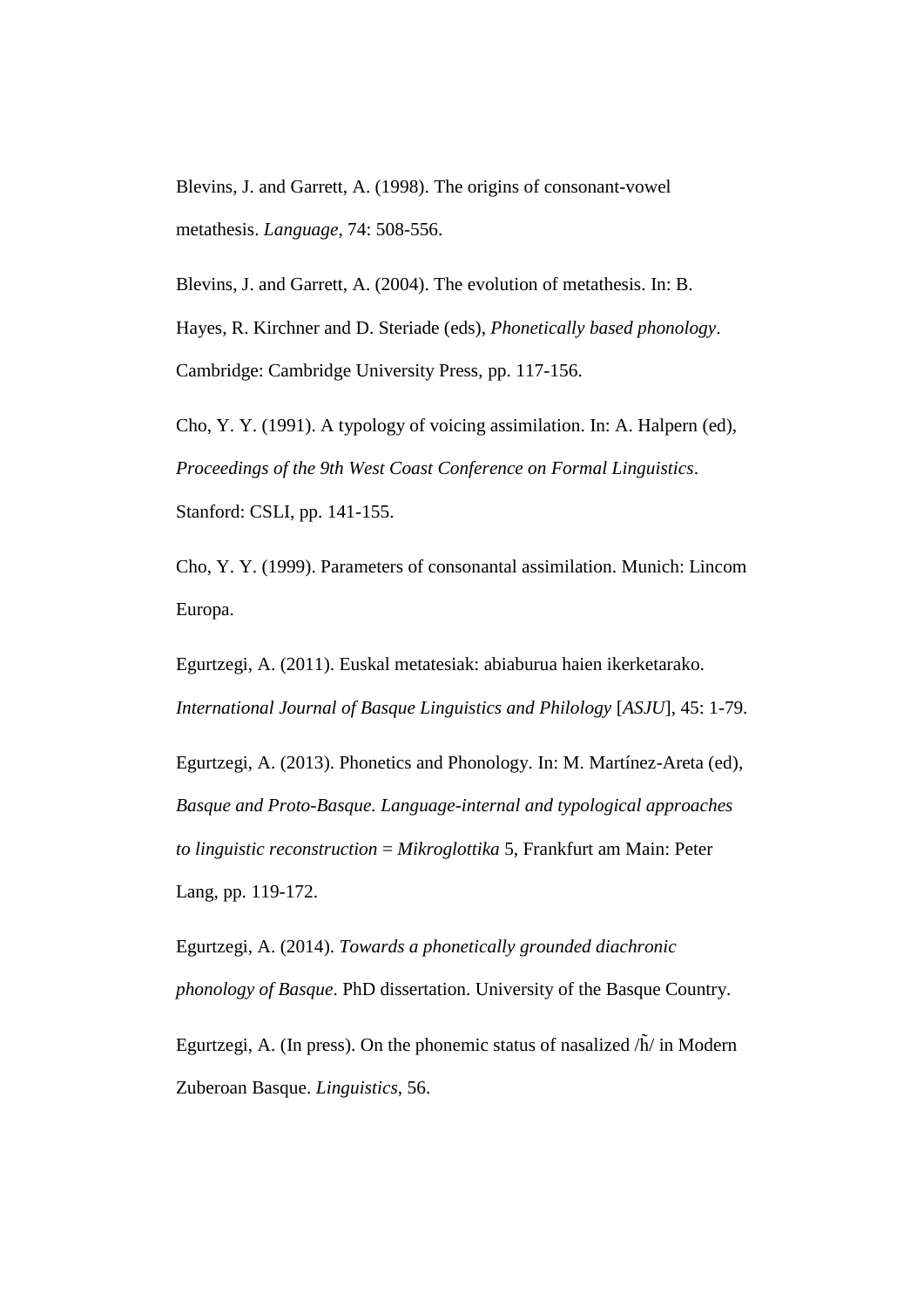Egurtzegi, A. (In prep.). Reconstructing the Proto-Basque stop system.

Foster, M. (1982). Alternating weak and strong syllables in Cayuga words. *International Journal of American Linguistics*, 48: 59-72.

Gavel, H. (1920). *Eléments de phonétique basque*. Paris: Édouard Champion.

Hansson, G. Ó. (2001). *Theoretical and typological issues in consonant harmony*. PhD dissertation. University of California, Berkeley.

Hansson, G. Ó. (2004a). Long-distance voicing agreement: an evolutionary perspective. *Proceedings of the Berkeley Linguistic Society*, 30: 130-141.

Hansson, G. Ó. (2004b). Tone and voicing agreement in Yabem. In: B.

Schmeiser, A. Kelleher, V. Chand, and A. Rodriguez (eds), *Proceedings of the 23rd West Coast Conference on Formal Linguistics*. Somerville, MA: Cascadilla Press, pp. 318-331.

Hualde, J. I. (1999). Pre-Basque plosives. In: J. Franco, A. Landa and J. Martín (eds), *Grammatical analyses in Basque and Romance linguistics*. Amsterdam: Benjamins, pp. 77-104.

Hualde, J. I. (2003). Segmental phonology. In: J. I. Hualde and J. Ortiz de Urbina (eds), *A grammar of Basque*. Berlin and New York: Mouton de Gruyter, pp. 15-65.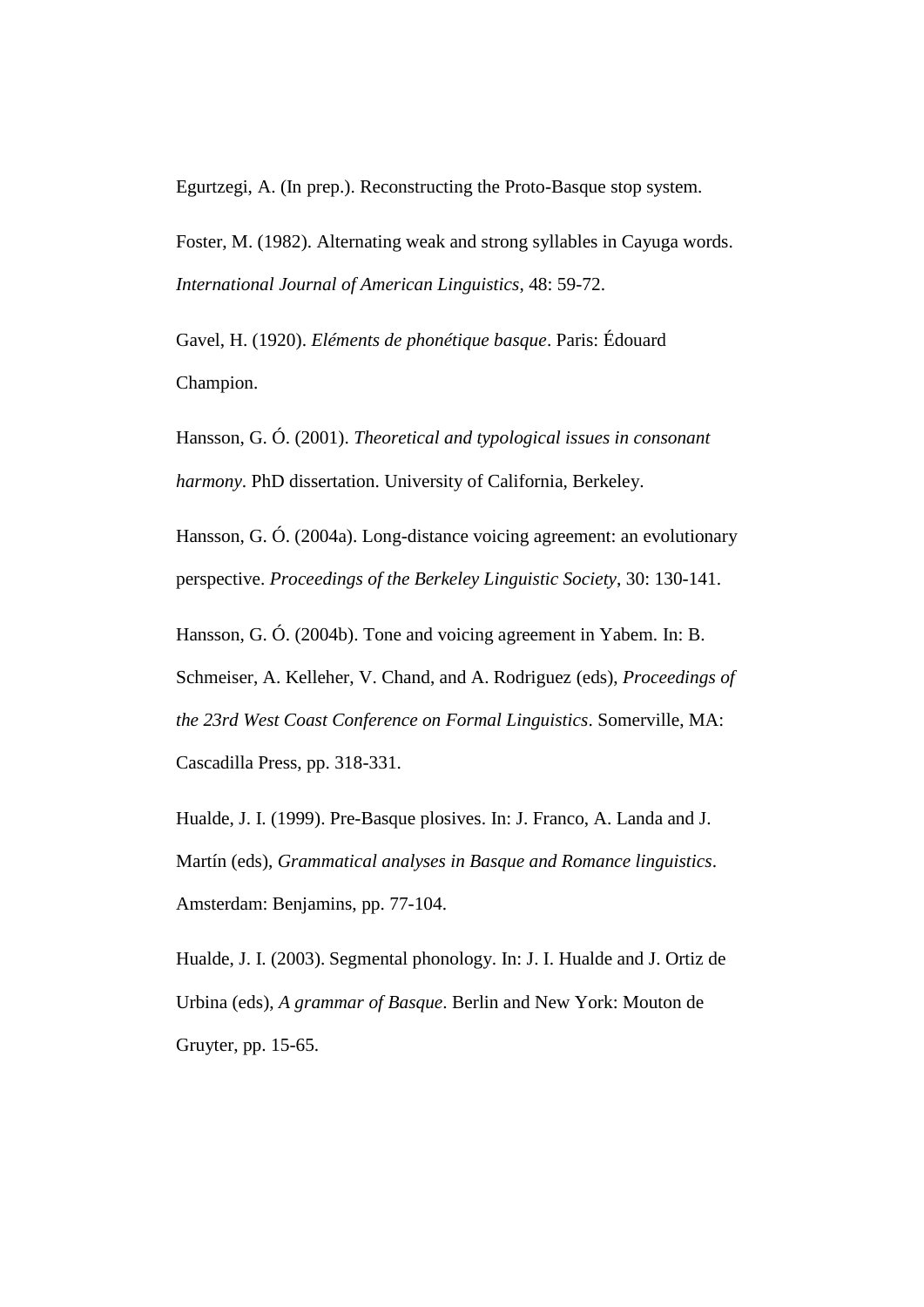Hualde, J. I. (2018). Aspiration in Basque. *Papers in Historical Phonology*, 3: 1-27.

Igartua, I. (2015). Diachronic effects of rhinoglottophilia, symmetries in sound change and the curious case of Basque. *Studies in Language*, 39: 635- 663.

Iverson, G. K. and Salmons, J. C. (1995). Aspiration and laryngeal representation in Germanic. *Phonology*, 12: 369-396.

Jatteau, A. and Hejná, M. (submitted). Gradient dissimilation in Mongolian: Implications for diachrony. *Papers in Historical Phonology*.

Lakarra, J. A. (2009). \*h3 > h1, \*h2 > h1 eta horiei datxezkien zenbait fenomenoz. *Lapurdum*, 13: 211-231.

Lakarra, J. A. (2015). Hiru hasperen haboro. In: M.-J. Ezeizabarrena and R. Gómez (eds), *Eridenen du zerzaz kontenta: sailkideen omenaldia Henrike Knörr irakasleari (1947-2008)*. Bilbao: UPV/EHU, pp. 349-378.

Lakarra, J. A. (2018). La prehistoria de la lengua vasca. In: J. Gorrochategui, I. Igartua and J. A. Lakarra (eds), *Historia de la lengua vasca*. Gobierno Vasco: Vitoria-Gasteiz, pp. 23-244.

Larrasquet, J. (1939). *Le Basque de la Basse-Soule Orientale*. Paris: Klincksieck.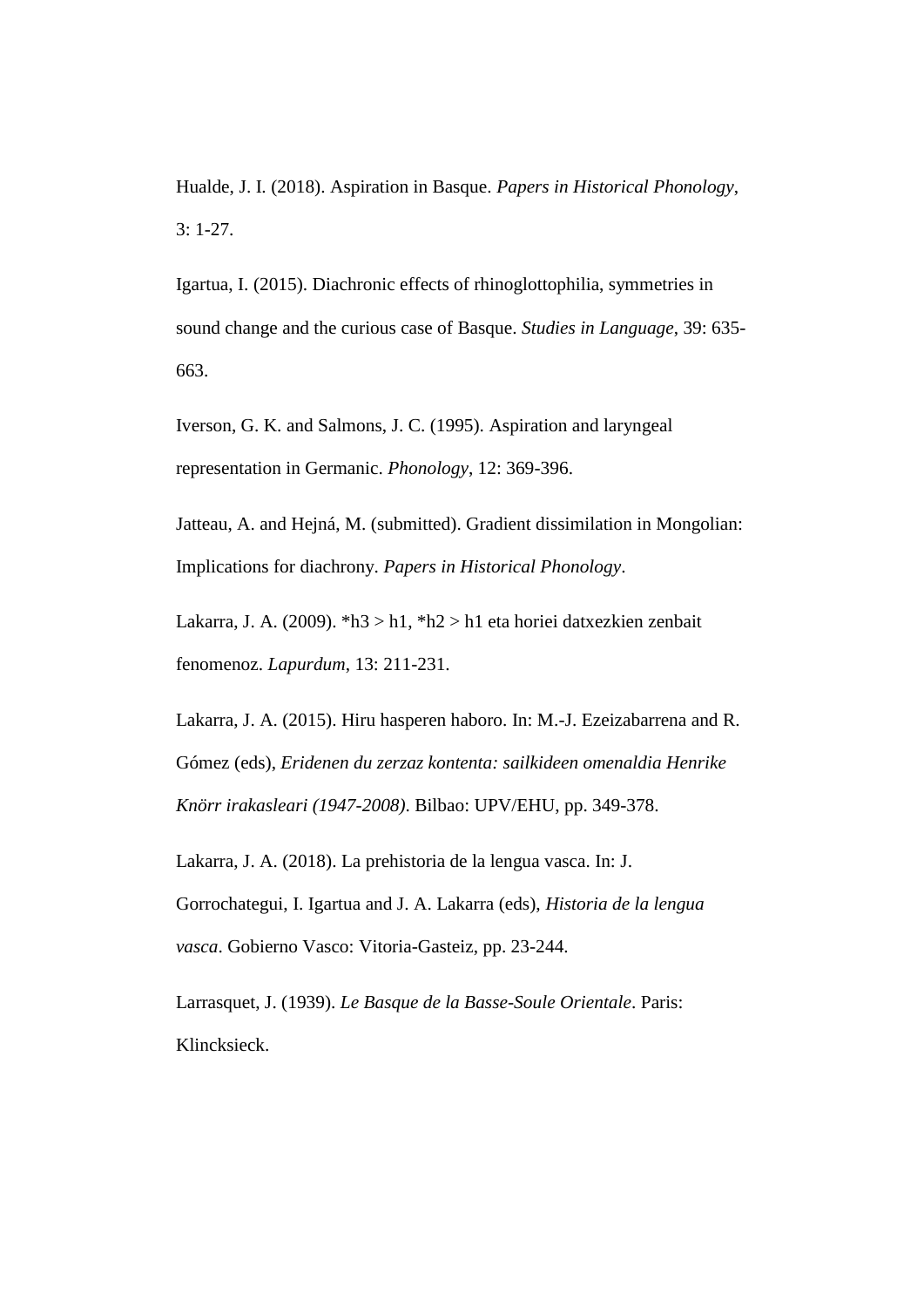MacEachern, M. R. (1999). *Laryngeal co-occurrence restrictions*. New York, NY: Garland Publishing.

Martinet, A. (1950). De la sonorisation des occlusives initiales en basque. *Word*, 6: 224-236.

Michelena, L. (1957 [2011]). Las antiguas consonantes vascas. In: D. Catalán (ed), *Estructuralismo e historia. Miscelánea homenaje a André Martinet*, vol. 1. La Laguna: Universidad de La Laguna, pp. 113-157 [J. A. Lakarra and Í. Ruiz Arzalluz (eds). (2011). *Obras completas* 7, pp. 57-91].

Michelena, L. (1977 [2011]). *Fonética histórica vasca*, 2nd edn = *Publicaciones del Seminario 'Julio de Urquijo'*. Donostia-San Sebastian: Diputación Foral de Guipuzcoa [J. A. Lakarra and Í. Ruiz Arzalluz (eds). (2011). *Obras completas* 6].

Michelena, L. (1981 [2011]). Lengua común y dialectos vascos. *International Journal of Basque Linguistics and Philology* [*ASJU*], 15: 291- 313 [J. A. Lakarra & Í. Ruiz Arzalluz (eds). (2011). *Obras completas* 7, pp. 517-542].

Michelena, L. and Sarasola, I. (1987-2005). *Orotariko Euskal Hiztegia*  [*General Basque Dictionary*] (16 vols.). Bilbao: Euskaltzaindia [http://www.euskaltzaindia.net/oeh/, accessed on 04/04/2018].